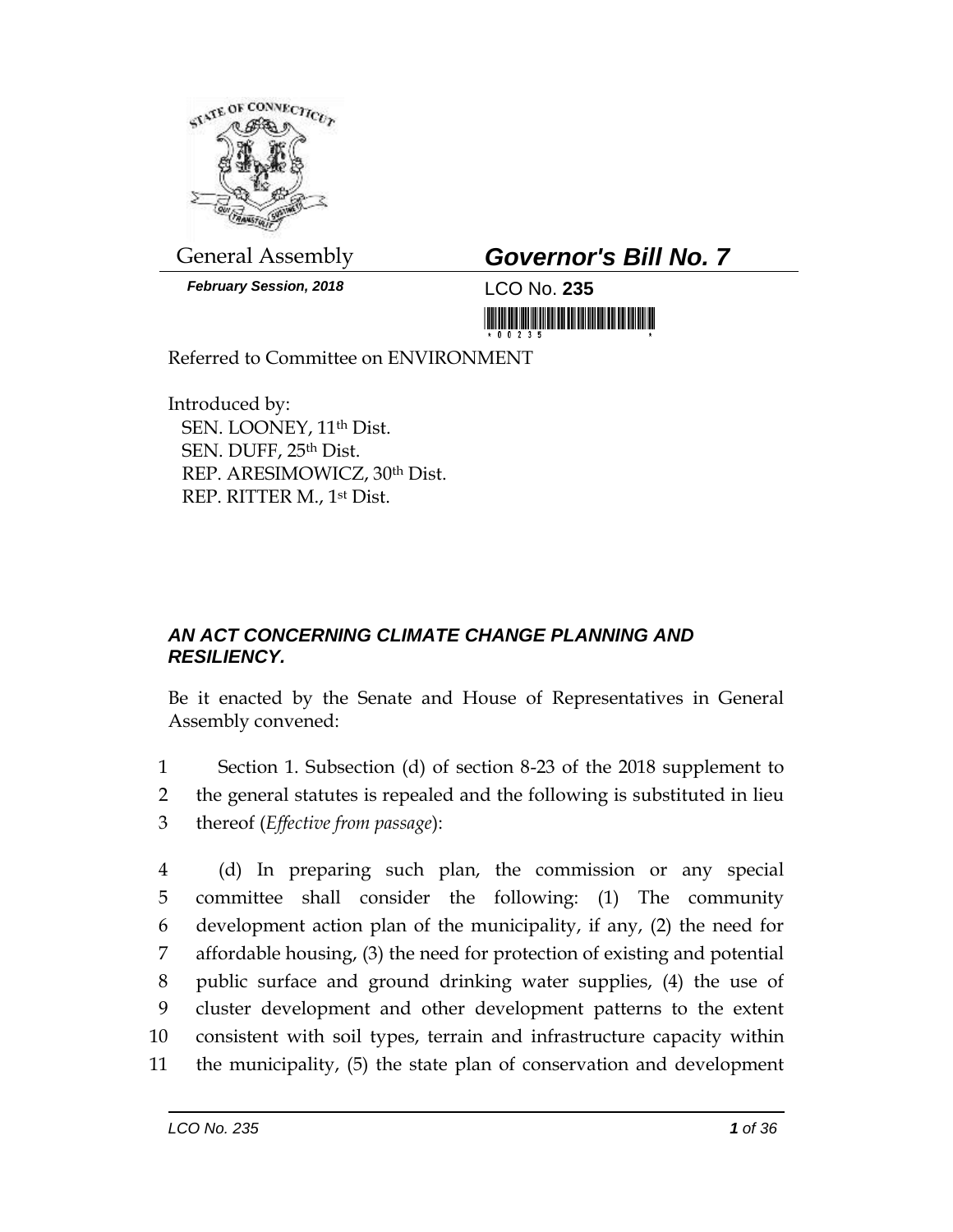adopted pursuant to chapter 297, (6) the regional plan of conservation and development adopted pursuant to section 8-35a, (7) physical, social, economic and governmental conditions and trends, (8) the needs of the municipality including, but not limited to, human resources, education, health, housing, recreation, social services, public utilities, public protection, transportation and circulation and cultural and interpersonal communications, (9) the objectives of energy- efficient patterns of development, the use of solar and other renewable forms of energy and energy conservation, (10) protection and preservation of agriculture, (11) **[**sea level change scenarios published by the National Oceanic and Atmospheric Administration in Technical Report OAR CPO-1**]** the most recent sea level change scenario updated pursuant to subsection (b) of section 25-68o, as amended by this act, and (12) the need for technology infrastructure in the municipality.

 Sec. 2. Subsection (a) of section 16a-3a of the general statutes is repealed and the following is substituted in lieu thereof (*Effective from passage*):

 (a) The Commissioner of Energy and Environmental Protection, in consultation with the electric distribution companies, shall review the state's energy and capacity resource assessment and approve the Integrated Resources Plan for the procurement of energy resources, including, but not limited to, conventional and renewable generating facilities, energy efficiency, load management, demand response, combined heat and power facilities, distributed generation and other emerging energy technologies to meet the projected requirements of customers in a manner that minimizes the cost of all energy resources to customers over time and maximizes consumer benefits consistent with the state's environmental goals and standards, including, but not limited to, the state's greenhouse gas reduction goals established in 41 section 22a-200a, as amended by this act. The Integrated Resources Plan shall seek to lower the cost of electricity while meeting such environmental goals and standards in the most cost-effective manner.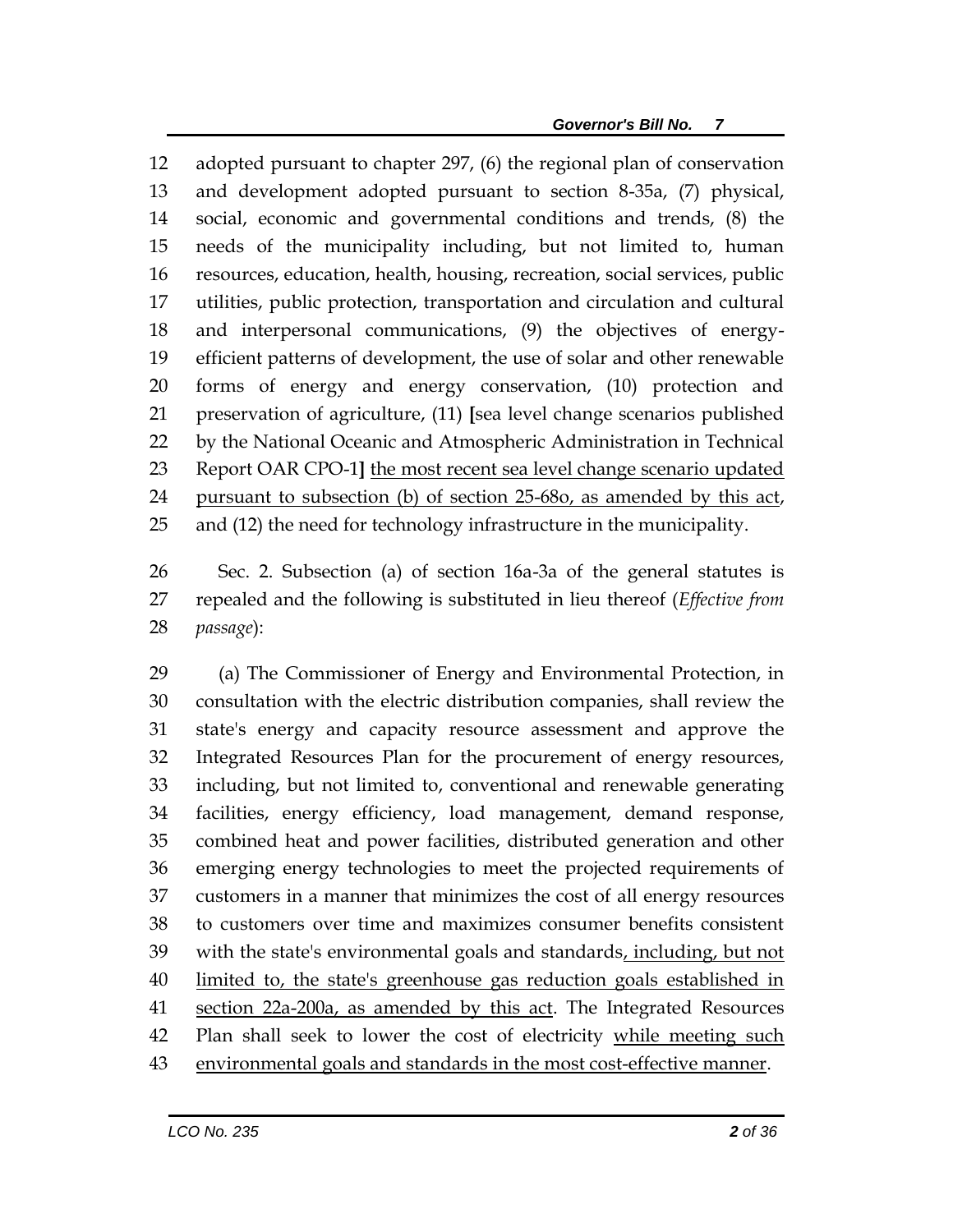Sec. 3. Section 16a-3d of the general statutes is repealed and the following is substituted in lieu thereof (*Effective from passage*):

 (a) On or before October 1, **[**2016**]** 2020, and every **[**three**]** four years thereafter, the Commissioner of Energy and Environmental Protection 48 shall prepare a Comprehensive Climate and Energy Strategy. Said strategy shall reflect the legislative findings and policy stated in section 16a-35k, **[**and shall**]** provide any analysis and recommendations necessary to guide the state's energy policy to meet greenhouse gas emission reduction requirements, as established in section 22a-200a, as amended by this act, in the most cost-effective 54 manner and incorporate (1) an assessment and plan for all energy needs in the state, including, but not limited to, electricity, heating, cooling, and transportation, (2) the findings of the Integrated Resources Plan, (3) the findings of the plan for energy efficiency adopted pursuant to section 16-245m, (4) the findings of the plan for renewable energy adopted pursuant to section 16-245n, **[**and**]** (5) the Energy Assurance Plan developed for the state of Connecticut pursuant to the American Recovery and Reinvestment Act of 2009, P.L. 111-5, or any successor Energy Assurance Plan developed within a reasonable time prior to the preparation of any Comprehensive Climate and Energy Strategy, and (6) the findings of any report prepared pursuant to section 22a-200a, as amended by this act. Said strategy shall further include, but not be limited to, (A) an assessment of current energy supplies, demand and costs, (B) identification and evaluation of the factors likely to affect future energy supplies, demand and costs, (C) a statement of progress made toward achieving 70 the goals and milestones set in the preceding Comprehensive Climate and Energy Strategy, (D) a statement of energy policies and long-range energy planning objectives and strategies appropriate to achieve, **[**among other things**]** the state's greenhouse gas reduction goals established in section 22a-200a, as amended by this act, a sound economy, the least-cost mix of energy supply sources to meet said 76 goals and measures that reduce demand for energy, giving due regard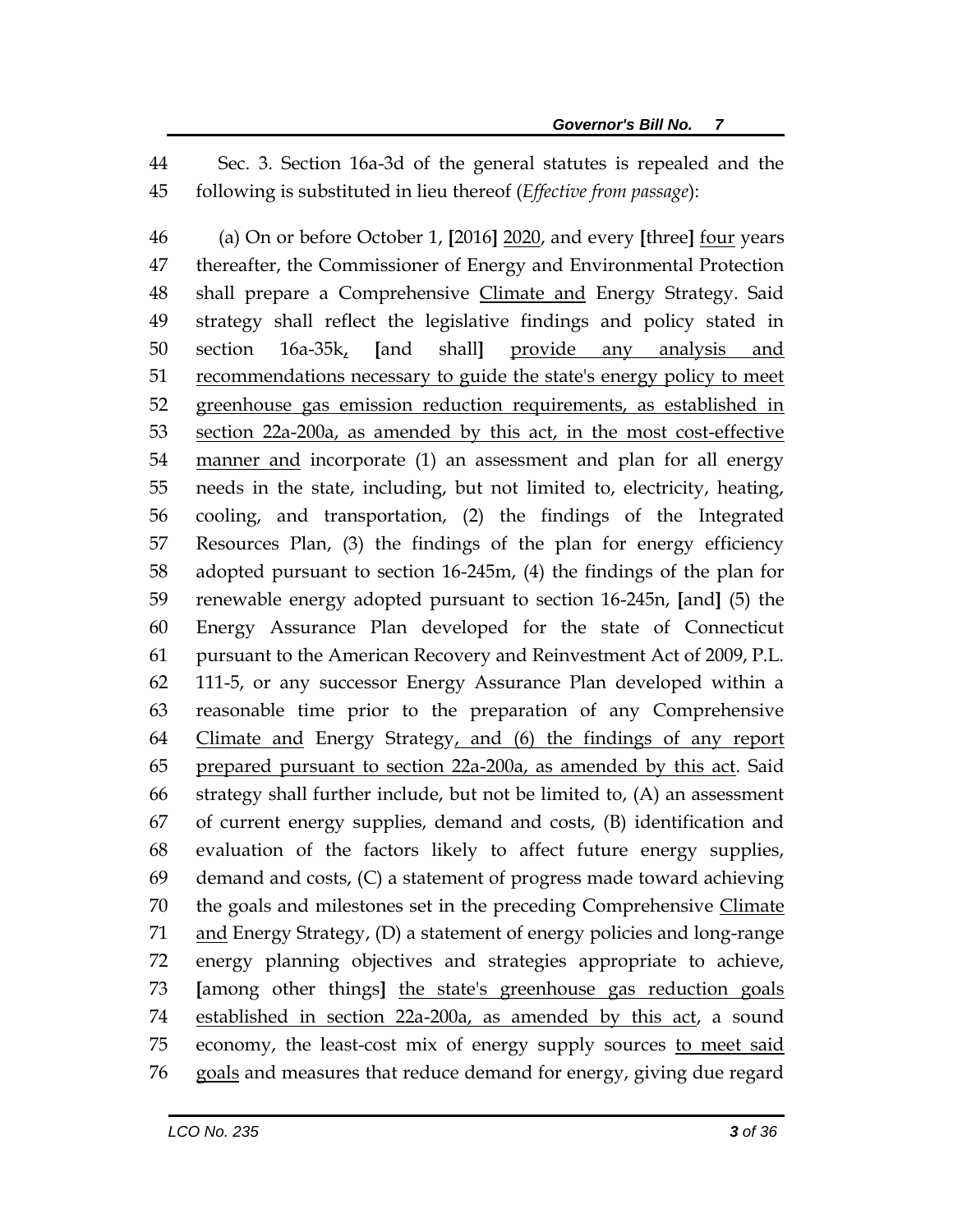to such factors as consumer price impacts, security and diversity of fuel supplies and energy generating methods, protection of public health and safety, environmental goals and standards, conservation of energy and energy resources and the ability of the state to compete economically, (E) recommendations for administrative and legislative actions to implement such policies, objectives and strategies, (F) an assessment of the potential costs savings and benefits to ratepayers, including, but not limited to, carbon dioxide emissions reductions or voluntary joint ventures to repower some or all of the state's coal-fired and oil-fired generation facilities built before 1990, **[**and**]** (G) the benefits, costs, obstacles and solutions related to the expansion and use and availability of natural gas in Connecticut, and (H) a strategy for ensuring the state's energy efficiency goals are met. **[**If the department finds that such expansion is in the public interest, it shall develop a plan to increase the use and availability of natural gas.**]**

 (b) In adopting the Comprehensive Climate and Energy Strategy, the Commissioner of Energy and Environmental Protection shall conduct a proceeding that shall not be considered a contested case under chapter 54, but shall include not less than one public meeting and one technical meeting at which technical personnel shall be available to answer questions. Such meetings shall be transcribed and posted on the department's Internet web site. Said commissioner shall give not less than fifteen days' notice of such proceeding by electronic publication on the department's Internet web site. Not later than fifteen days prior to any such public meeting and not less than thirty days prior to any such technical meeting, the commissioner shall publish notice of either such meeting and post the text of the proposed Comprehensive Climate and Energy Strategy on the department's Internet web site. Notice of such public meeting or technical meeting may also be published in one or more newspapers having state-wide circulation if deemed necessary by the commissioner. Such notice shall state the date, time, and place of the meeting, the subject matter of the meeting, the manner and time period during which comments may be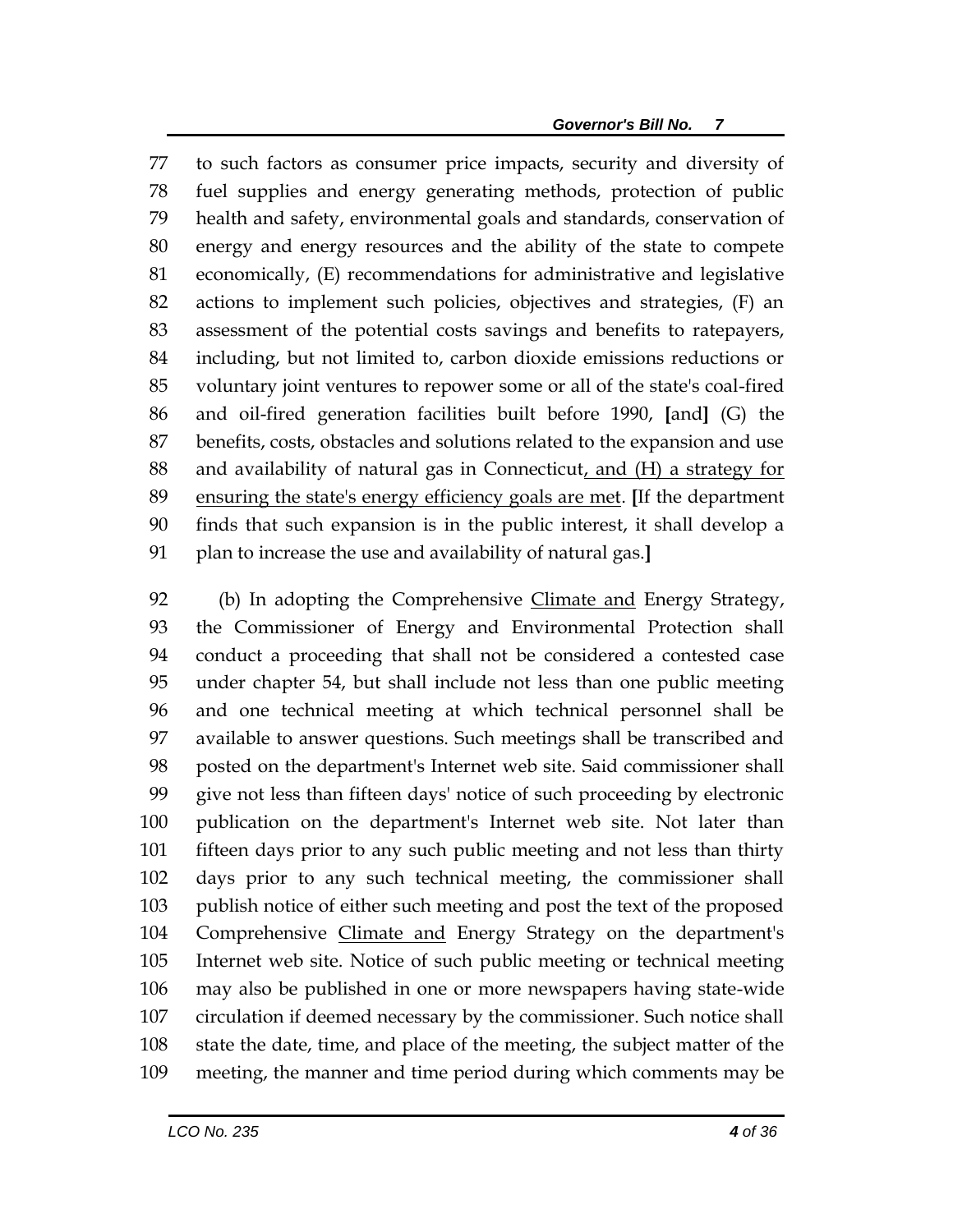submitted to said commissioner, the statutory authority for the proposed strategy and the location where a copy of the proposed strategy may be obtained or examined in addition to posting the proposed strategy on the department's Internet web site. Said commissioner shall provide a time period of not less than sixty days from the date the notice is published on the department's Internet web site for public review and comment. During such time period, any person may provide comments concerning the proposed strategy to said commissioner. Said commissioner shall consider fully all written and oral comments concerning the proposed strategy after all public meetings and technical meetings and before approving the final strategy. Said commissioner shall (1) notify by electronic mail each person who requests such notice, and (2) post on the department's Internet web site the electronic text of the final strategy and a report summarizing all public comments and the changes made to the final strategy in response to such comments and the reasons therefor. The Public Utilities Regulatory Authority shall comment on the strategy's impact on natural gas and electric rates.

 (c) The Commissioner of Energy and Environmental Protection shall submit the final Comprehensive Climate and Energy Strategy electronically to the joint standing committees of the General Assembly having cognizance of matters relating to energy and the environment.

 (d) The Commissioner of Energy and Environmental Protection may modify the Comprehensive Climate and Energy Strategy in accordance with the procedures outlined in subsections (b) and (c) of this section.

 Sec. 4. Section 16a-3e of the general statutes is repealed and the following is substituted in lieu thereof (*Effective from passage*):

 The Integrated Resources Plan, as described in section 16a-3a, as 138 amended by this act, shall (1) indicate specific options to reduce electric rates and costs while achieving the state's greenhouse gas emission reduction requirements established in section 22a-200a, as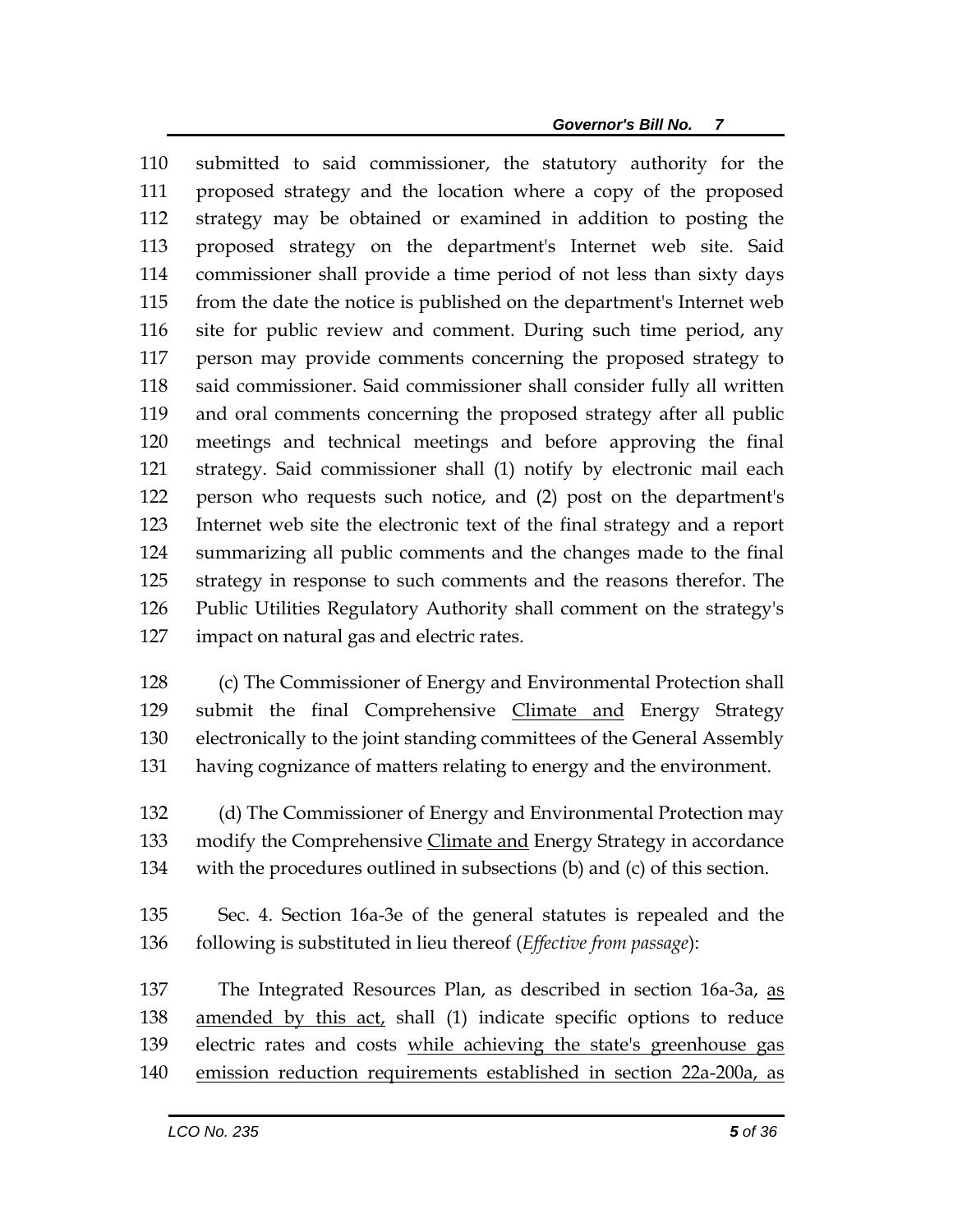amended by this act. Such options may include the procurement of new sources of generation. In the review of new sources of generation, the Integrated Resources Plan shall indicate whether the private wholesale market can supply such additional sources or whether state financial assistance, long-term purchasing of electricity contracts or other interventions are needed to achieve the goal; (2) analyze in-state renewable sources of electricity in comparison to transmission line upgrades or new projects and out-of-state renewable energy sources, provided such analysis also considers the benefits of additional jobs and other economic impacts and how they are created and subsidized; (3) include an examination of average consumption and other states' best practices to determine why electricity rates are lower elsewhere in the region; (4) assess and compare the cost of transmission line projects, new power sources, renewable sources of electricity, conservation and distributed generation projects to ensure the state pursues only the least-cost alternative projects; (5) analyze the potential for electric vehicles, as defined in section 16-19eee, to provide energy storage and other services to the electric grid and identify strategies to ensure that the grid is prepared to support increased electric vehicle charging, based on projections of sales of electric vehicles; (6) continually monitor supply and distribution systems to identify potential need for transmission line projects early enough to identify alternatives; and (7) assess the least-cost alternative to address reliability concerns, including, but not limited to, lowering electricity demand through conservation and distributed generation projects before an electric distribution company submits a proposal for transmission lines or transmission line upgrades to the independent system operator or the Federal Energy Regulatory Commission, provided no provision of such plan shall be deemed to prohibit an electric distribution company from making any filing required by law or regulation.

 Sec. 5. Subsection (h) of section 16a-27 of the general statutes is repealed and the following is substituted in lieu thereof (*Effective from*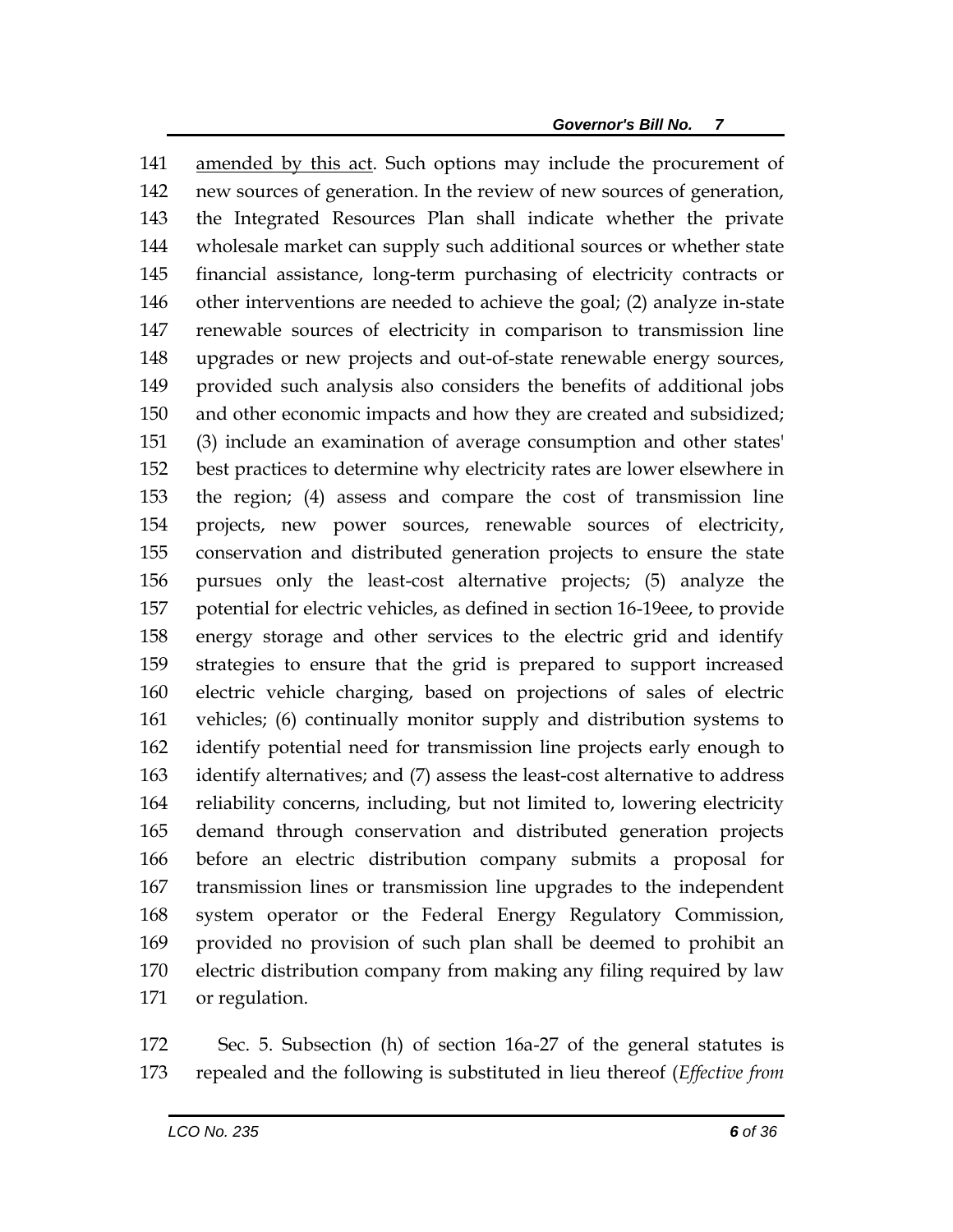*passage*):

 (h) Any revision made after October 1, **[**2013**]** 2019, shall (1) take into consideration risks associated with increased coastal flooding and erosion, depending on site topography, as anticipated in **[**sea level change scenarios published by the National Oceanic and Atmospheric Administration in Technical Report OAR CPO-1**]** the most recent sea level change scenario updated pursuant to subsection (b) of section 25- 68o, as amended by this act, (2) identify the impacts of such increased flooding and erosion on infrastructure and natural resources, **[**and**]** (3) make recommendations for the siting of future infrastructure and property development to minimize the use of areas prone to such flooding and erosion, and (4) take into consideration the state's greenhouse gas reduction goals established pursuant to section 22a-200a, as amended by this act.

 Sec. 6. Subsection (a) of section 22a-92 of the general statutes is repealed and the following is substituted in lieu thereof (*Effective from passage*):

 (a) The following general goals and policies are established by this chapter:

 (1) To ensure that the development, preservation or use of the land and water resources of the coastal area proceeds in a manner consistent with the rights of private property owners and the capability of the land and water resources to support development, preservation or use without significantly disrupting either the natural environment or sound economic growth;

 (2) To preserve and enhance coastal resources in accordance with the policies established by chapters 439, 440, 446i, 446k, 447, 474 and 477;

 (3) To give high priority and preference to uses and facilities which are dependent upon proximity to the water or the shorelands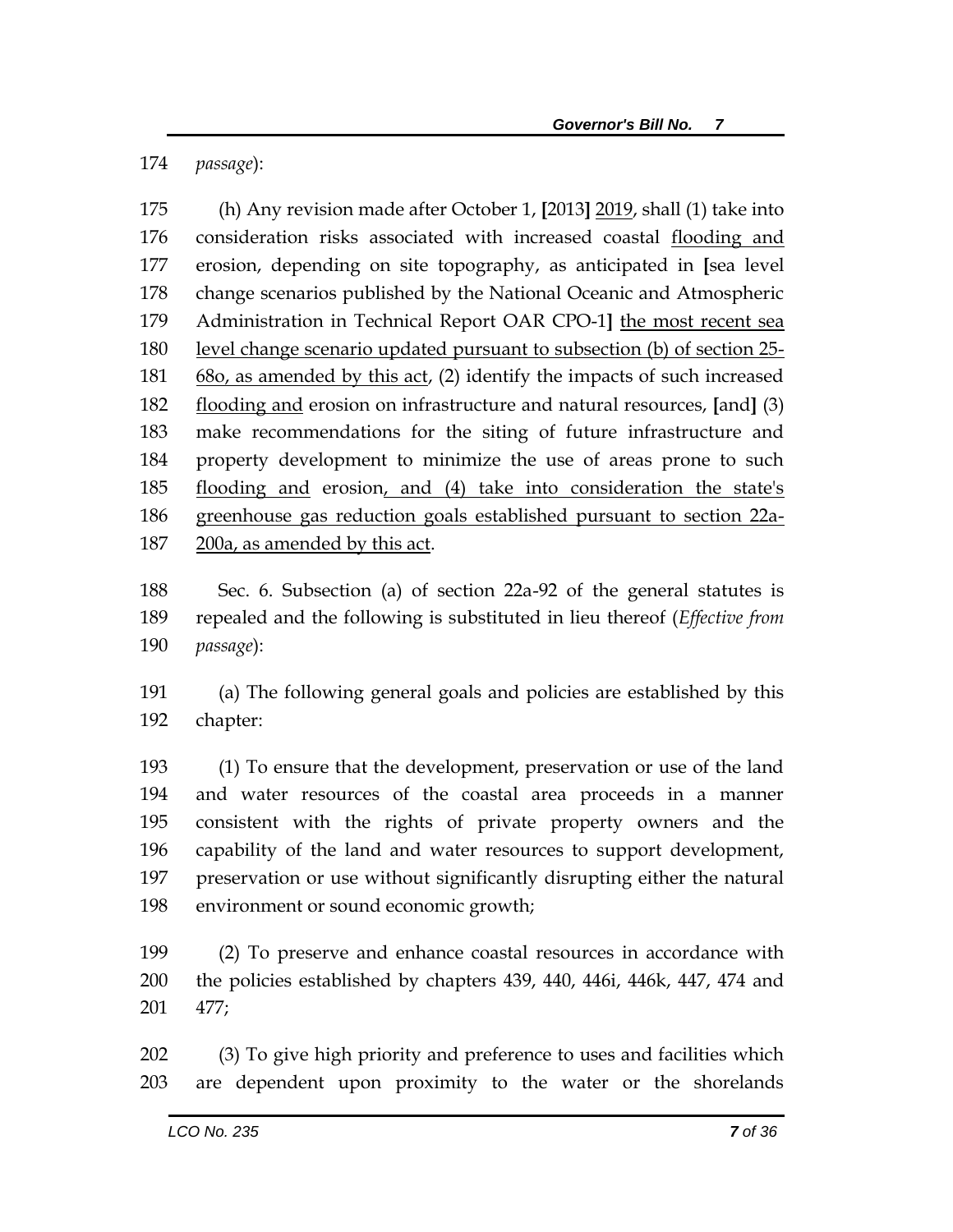immediately adjacent to marine and tidal waters;

 (4) To resolve conflicts between competing uses on the shorelands adjacent to marine and tidal waters by giving preference to uses that minimize adverse impacts on natural coastal resources while providing long term and stable economic benefits;

 (5) To consider **[**in the planning process**]** the potential impact of a rise in sea level, coastal flooding and erosion patterns on coastal development so as to minimize damage to and destruction of life and property and minimize the necessity of public expenditure and shoreline armoring to protect future new development from such hazards;

 (6) To encourage public access to the waters of Long Island Sound by expansion, development and effective utilization of state-owned recreational facilities within the coastal area that are consistent with sound resource conservation procedures and constitutionally protected rights of private property owners;

 (7) To conduct, sponsor and assist research in coastal matters to improve the data base upon which coastal land and water use decisions are made;

 (8) To coordinate the activities of public agencies to ensure that state expenditures enhance development while affording maximum protection to natural coastal resources and processes in a manner consistent with the state plan for conservation and development adopted pursuant to part I of chapter 297;

 (9) To coordinate planning and regulatory activities of public agencies at all levels of government to ensure maximum protection of coastal resources while minimizing conflicts and disruption of economic development; and

(10) To ensure that the state and the coastal municipalities provide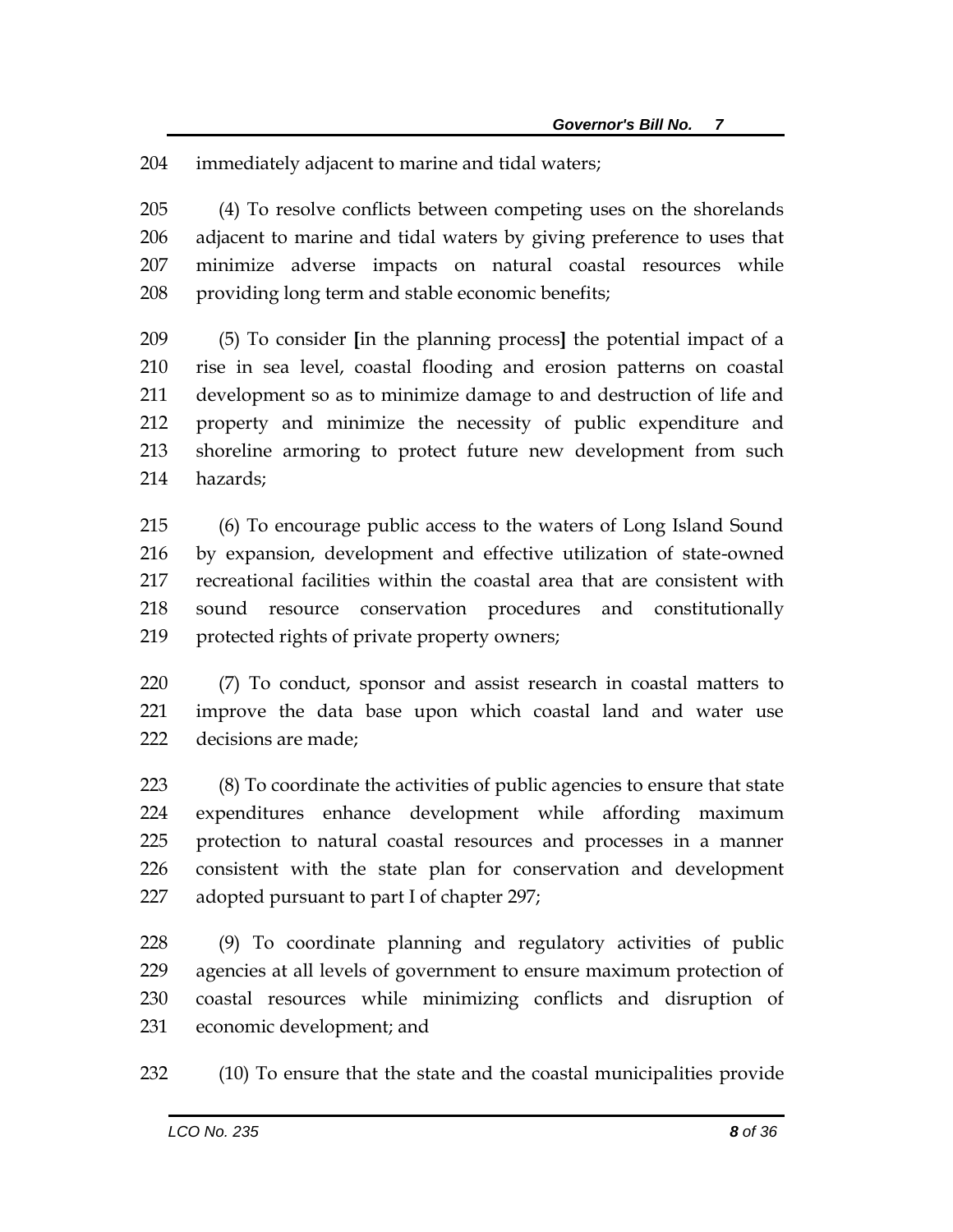adequate planning for facilities and resources which are in the national interest as defined in section 22a-93, as amended by this act, and to ensure that any restrictions or exclusions of such facilities or uses are reasonable. Reasonable grounds for the restriction or exclusion of a facility or use in the national interest shall include a finding that such a facility or use: (A) May reasonably be sited outside the coastal boundary; (B) fails to meet any applicable federal and state environmental, health or safety standard; or (C) unreasonably restricts physical or visual access to coastal waters. This policy does not exempt any nonfederal facility in use from any applicable state or local regulatory or permit program nor does it exempt any federal facility or use from the federal consistency requirements of Section 307 of the federal Coastal Zone Management Act.

 Sec. 7. Subdivision (7) of section 22a-93 of the general statutes is repealed and the following is substituted in lieu thereof (*Effective from passage*):

 (7) "Coastal resources" means the coastal waters of the state, their natural resources, related marine and wildlife habitat and adjacent shorelands, both developed and undeveloped, that together form an integrated terrestrial and estuarine ecosystem; coastal resources include the following: (A) "Coastal bluffs and escarpments" means naturally eroding shorelands marked by dynamic escarpments or sea cliffs which have slope angles that constitute an intricate adjustment between erosion, substrate, drainage and degree of plant cover; (B) "rocky shorefronts" means shorefront composed of bedrock, boulders and cobbles that are highly erosion-resistant and are an insignificant source of sediments for other coastal landforms; (C) "beaches and dunes" means beach systems including barrier beach spits and tombolos, barrier beaches, pocket beaches, land contact beaches and related dunes and sandflats; (D) "intertidal flats" means very gently sloping or flat areas located between high and low tides composed of muddy, silty and fine sandy sediments and generally devoid of vegetation; (E) "tidal wetlands" means "wetland" as defined by section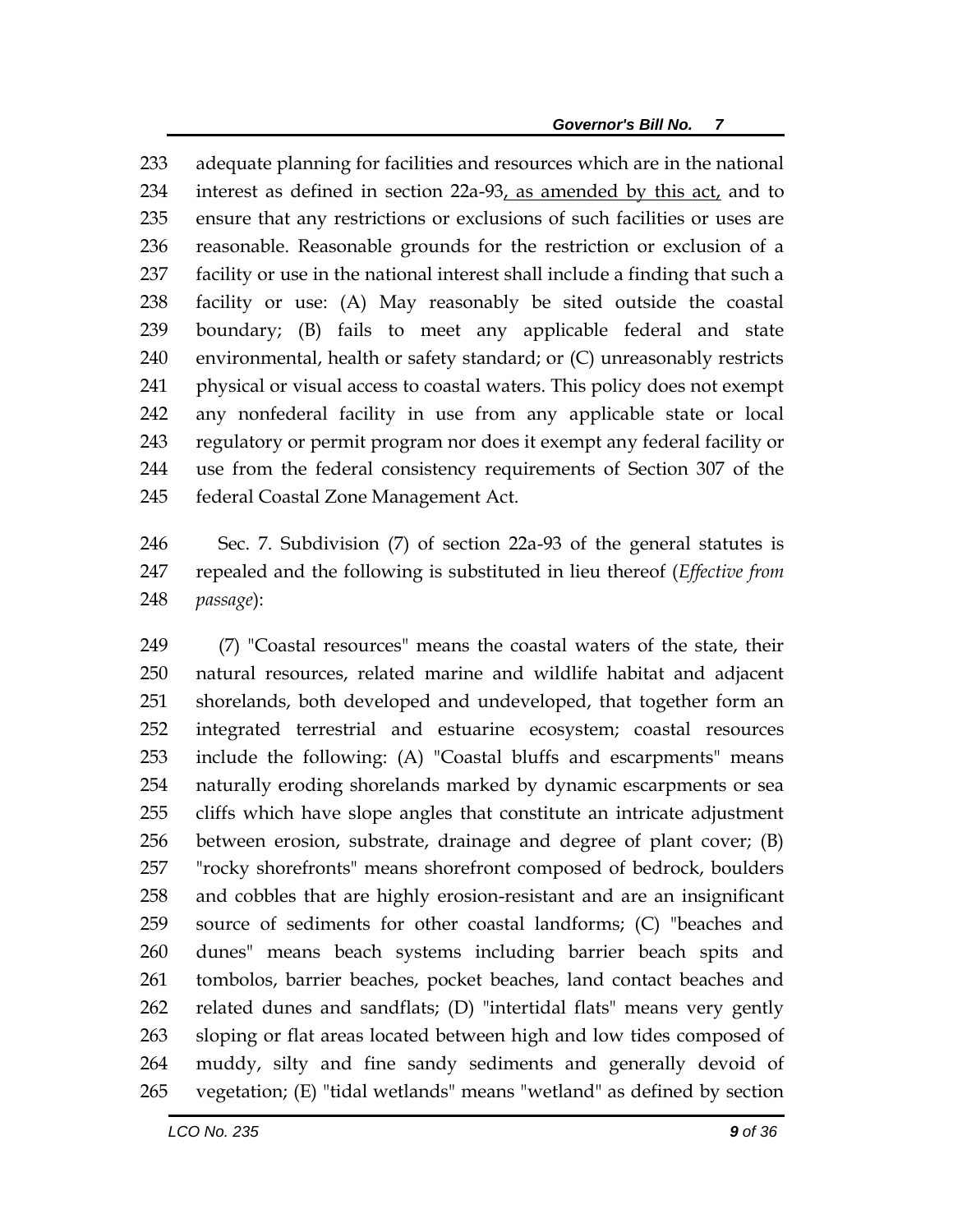22a-29; (F) "freshwater wetlands and watercourses" means "wetlands" and "watercourses" as defined by section 22a-38; (G) "estuarine embayments" means a protected coastal body of water with an open connection to the sea in which saline sea water is measurably diluted by fresh water including tidal rivers, bays, lagoons and coves; (H) "coastal hazard areas" means those land areas inundated during coastal storm events or subject to erosion induced by such events, including flood hazard areas as defined and determined by the National Flood Insurance Act, as amended (USC 42 Section 4101, P.L. 93-234), all areas subject to inundation as determined by the most recent sea level change scenario updated pursuant to subsection (b) of 277 section  $25-68$ o, as amended by this act, and all erosion hazard areas as determined by the commissioner; (I) "developed shorefront" means those harbor areas which have been highly engineered and developed resulting in the functional impairment or substantial alteration of their natural physiographic features or systems; (J) "island" means land surrounded on all sides by water; (K) "nearshore waters" means the area comprised of those waters and their substrates lying between mean high water and a depth approximated by the ten meter contour; (L) "offshore waters" means the area comprised of those waters and their substrates lying seaward of a depth approximated by the ten meter contour; (M) "shorelands" means those land areas within the coastal boundary exclusive of coastal hazard areas, which are not subject to dynamic coastal processes and which are comprised of typical upland features such as bedrock hills, till hills and drumlins; (N) "shellfish concentration areas" means actual, potential or historic areas in coastal waters, in which one or more species of shellfish aggregate;

 Sec. 8. Subdivision (19) of section 22a-93 of the general statutes is repealed and the following is substituted in lieu thereof (*Effective from passage*):

 (19) "Rise in sea level" means the **[**arithmetic mean of the most recent equivalent per decade rise in the surface level of the tidal and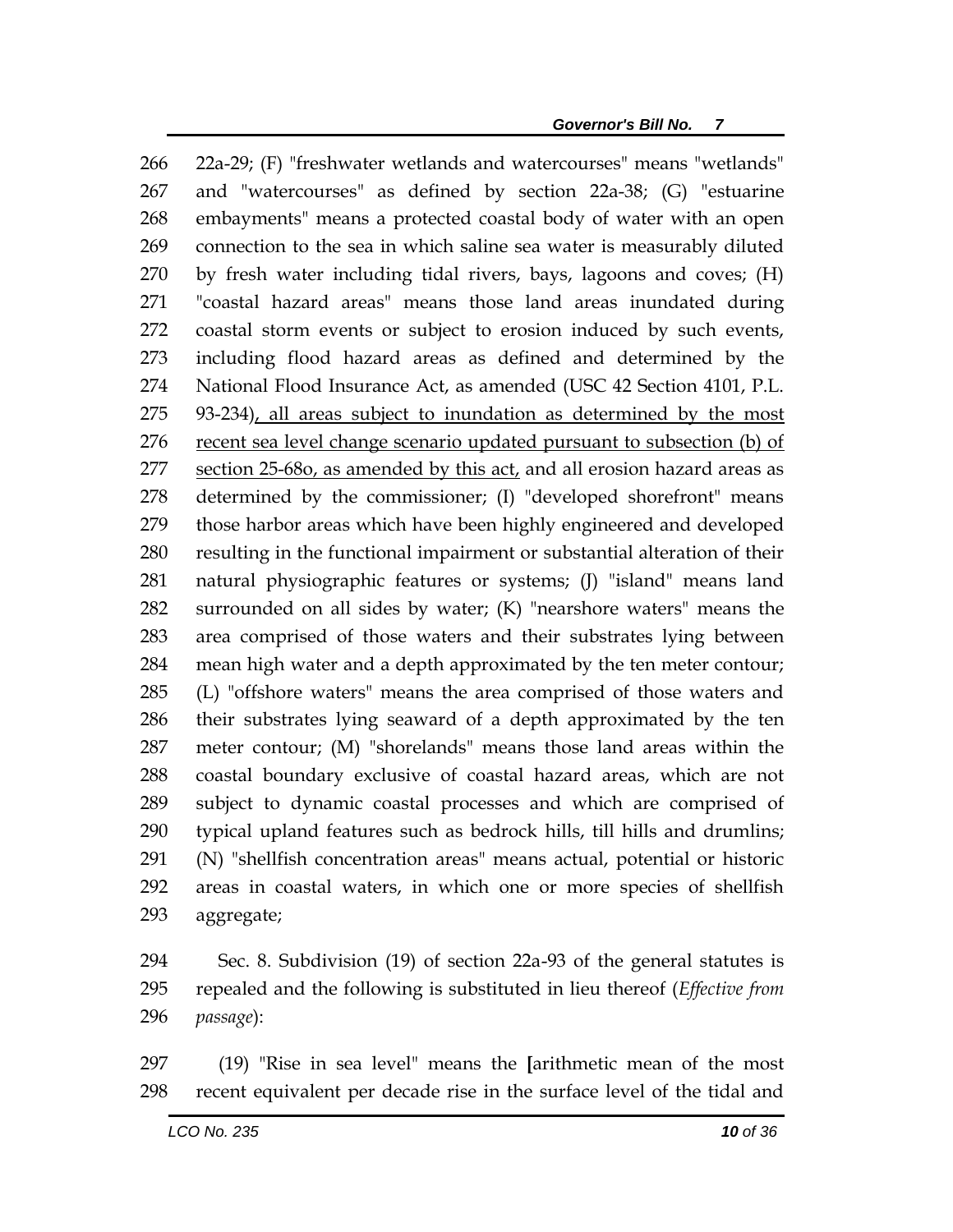coastal waters of the state, as documented in National Oceanic and Atmospheric Administration online or printed publications for said agency's Bridgeport and New London tide gauges**]** most recent sea 302 level change scenario updated pursuant to subsection (b) of section 25-68o, as amended by this act.

 Sec. 9. Section 22a-94 of the general statutes is repealed and the following is substituted in lieu thereof (*Effective from passage*):

 (a) The Connecticut coastal area shall include the land and water within the area delineated by the following: The westerly, southerly and easterly limits of the state's jurisdiction in Long Island Sound; the towns of Greenwich, Stamford, Darien, Norwalk, Westport, Fairfield, Bridgeport, Stratford, Shelton, Milford, Orange, West Haven, New Haven, Hamden, North Haven, East Haven, Branford, Guilford, Madison, Clinton, Westbrook, Deep River, Chester, Essex, Old Saybrook, Lyme, Old Lyme, East Lyme, Waterford, New London, Montville, Norwich, Preston, Ledyard, Groton and Stonington.

 (b) Within the coastal area, there shall be a coastal boundary which shall be a continuous line delineated on the landward side by the interior contour elevation of the one hundred year frequency coastal flood zone, as defined and determined by the National Flood Insurance Act, as amended (USC 42 Section 4101, P.L. 93-234), plus the elevation of the most recent sea level change scenario updated pursuant to subsection (b) of section 25-68o, as amended by this act, or a one thousand foot linear setback measured from the mean high water mark in coastal waters that shall be determined from the elevation of the most recent sea level change scenario updated pursuant to subsection (b) of section 25-68o, as amended by this act, or a one thousand foot linear setback measured from the inland boundary of tidal wetlands, **[**mapped under section 22a-20,**]** whichever is farthest inland; and shall be delineated on the seaward side by the seaward extent of the jurisdiction of the state.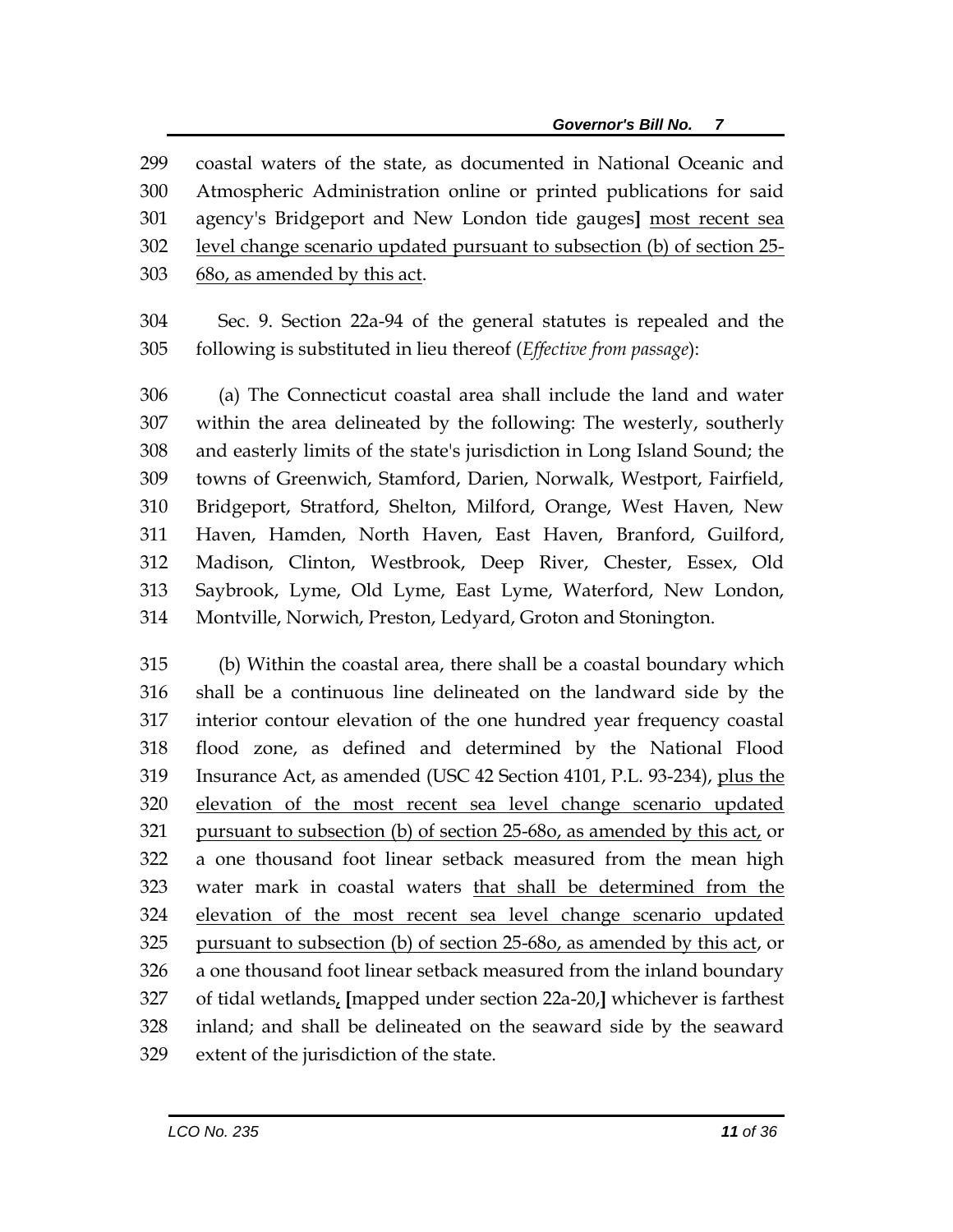(c) The coastal boundary as defined in subsection (b) of this section shall be shown on maps or photographs prepared by the commissioner which supplement flood hazard rate maps prepared by the United States Department of Housing and Urban Development under the National Flood Insurance Act. Such maps shall be sufficiently precise to demonstrate whether the holdings of a property owner, or portions thereof, lie within the coastal boundary. Copies of such maps or photographs shall be filed with the commissioner and with the clerk of each coastal municipality.

 (d) The maps described in subsection (c) of this section shall be promulgated not later than July 1, 1980. Prior to final adoption of any map, the commissioner shall hold a public hearing in accordance with the provisions of chapter 54 within the applicable coastal town. The commissioner may use interim maps prepared on United States Geological Survey Topographic base at a scale of one to twenty-four thousand or their metric equivalent. In preparing such interim maps, the commissioner may use any man-made structure, natural feature, property line, preliminary flood hazard boundary maps as prepared by the United States Department of Housing and Urban Development, or a combination thereof which most closely approximates the landward side of the boundary. Further, the commissioner may use city or town property tax maps or aerial photographs, state tidal wetlands photographs, or similar maps of property delineation as they are available.

 (e) The commissioner may, from time to time, amend such maps described in subsection (c) of this section. Prior to the adoption of an amendment to any map, the commissioner shall hold a public hearing in the affected municipality in accordance with the provisions of chapter 54. The commissioner shall consider for amendment changes in the boundary petitioned by the coastal municipality, by any person owning real property within the boundary, or by twenty-five residents of such municipality. The commissioner shall approve, deny or modify such petition within sixty days of receipt and shall state, in writing, the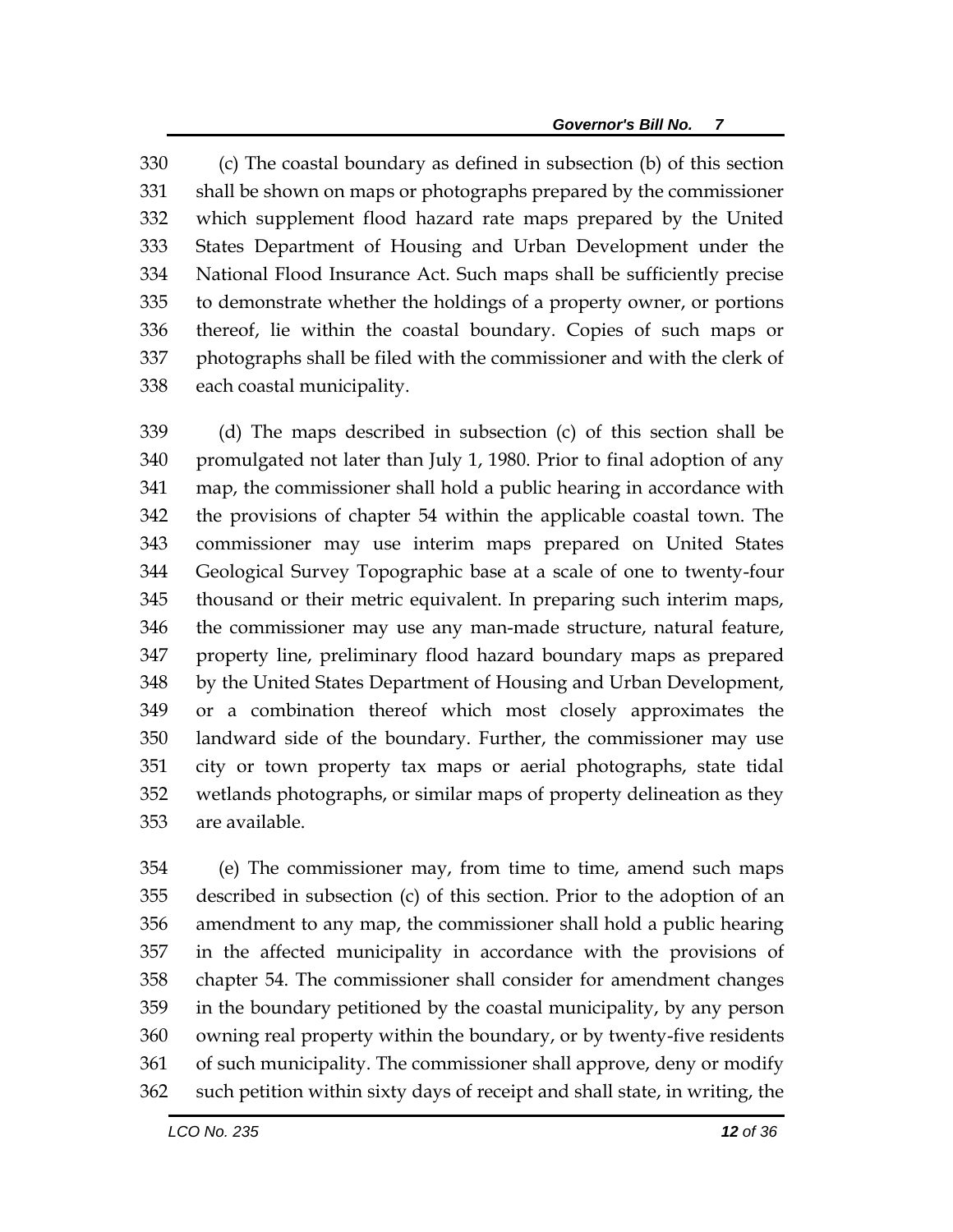reasons for his action. All amendments to the boundary shall be consistent with subsection (b) of this section.

365 (f) A municipal coastal boundary may be adopted <u>or amended</u> by the municipal planning commission of each coastal municipality in accordance with the notice, hearing and other procedural requirements of section 8-24. Not later than one year after the most recent sea level 369 change scenario updated pursuant to subsection (b) of section 25-680, as amended by this act, the municipal planning commission of each coastal municipality shall adopt or amend a municipal coastal boundary, in accordance with the notice, hearing and other procedural requirements of section 8-24, to reflect the landward extent of the interior contour elevation of the coastal boundary established in accordance with subsection (b) of this section. Such boundary may be delineated by roads, property lines or other identifiable natural or man-made features, provided such boundary shall approximate and in no event diminish the area within the coastal boundary as **[**defined**]** established in accordance with subsection (b) of this section and as mapped under subsection (d) of this section. Such boundary shall be sufficiently precise to demonstrate whether the holdings of a property owner, or portions thereof, lie within the boundary. Upon adoption, such boundary shall be submitted to the commissioner, **[**for mapping in accordance with subsection (c) of this section**]** in electronic and paper form, as specified by the commissioner, for the commissioner's review and approval and shall be effective upon receipt of the commissioner's written approval. The municipal planning commission may, at its own discretion or upon request of a property owner, amend the coastal boundary in accordance with the procedures and criteria of this subsection.

 (g) All property lying within the coastal boundary shall be subject to the regulatory, development and planning requirements of this chapter.

Sec. 10. Subsection (a) of section 22a-200a of the general statutes is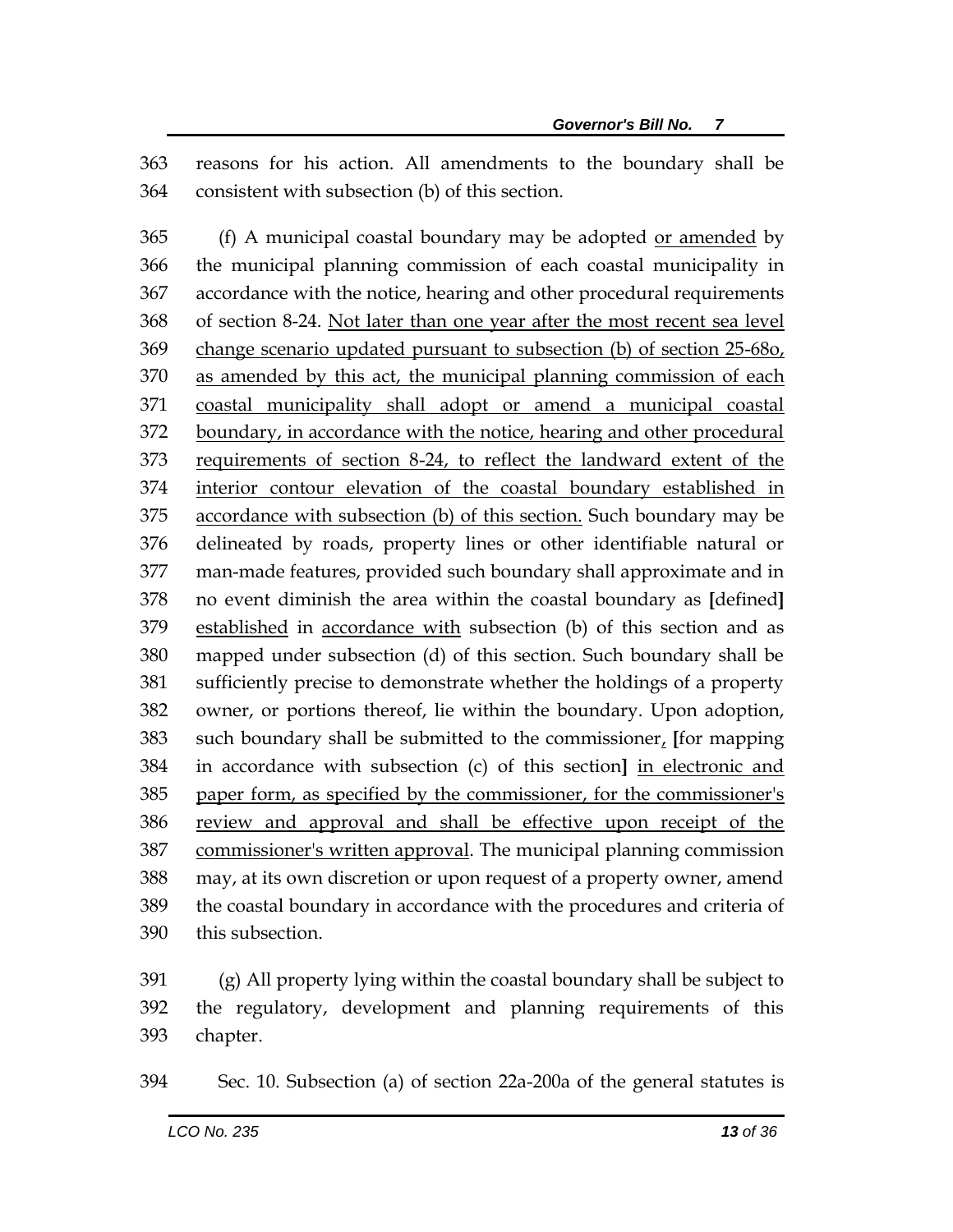- repealed and the following is substituted in lieu thereof (*Effective from passage*):
- (a) The state shall reduce the level of emissions of greenhouse gas:
- (1) Not later than January 1, 2020, to a level at least ten per cent below the level emitted in 1990; **[**and**]**
- (2) Not later than January 1, 2030, to a level at least forty-five per cent below the level emitted in 2001; and
- **[**(2)**]** (3) Not later than January 1, 2050, to a level at least eighty per cent below the level emitted in 2001.
- **[**(3)**]** (4) All of the levels referenced in this subsection shall be determined by the Commissioner of Energy and Environmental Protection.
- Sec. 11. Subsection (a) of section 22a-478 of the general statutes is repealed and the following is substituted in lieu thereof (*Effective from passage*):

 (a) The commissioner shall maintain a priority list of eligible water quality projects and shall establish a system setting the priority for making project grants, grant account loans and project loans. In establishing such priority list and ranking system, the commissioner shall consider all factors he deems relevant, including but not limited to the following: (1) The public health and safety; (2) protection of environmental resources; (3) population affected; (4) attainment of state water quality goals and standards; (5) consistency with the state plan of conservation and development; (6) state and federal regulations; (7) the formation in municipalities of local housing partnerships pursuant to the provisions of section 8-336f; and (8) the necessity and feasibility of implementing measures designed to mitigate the impact of a rise in sea level, as defined in section 22a-93, as 423 amended by this act, over the projected life span of such project. The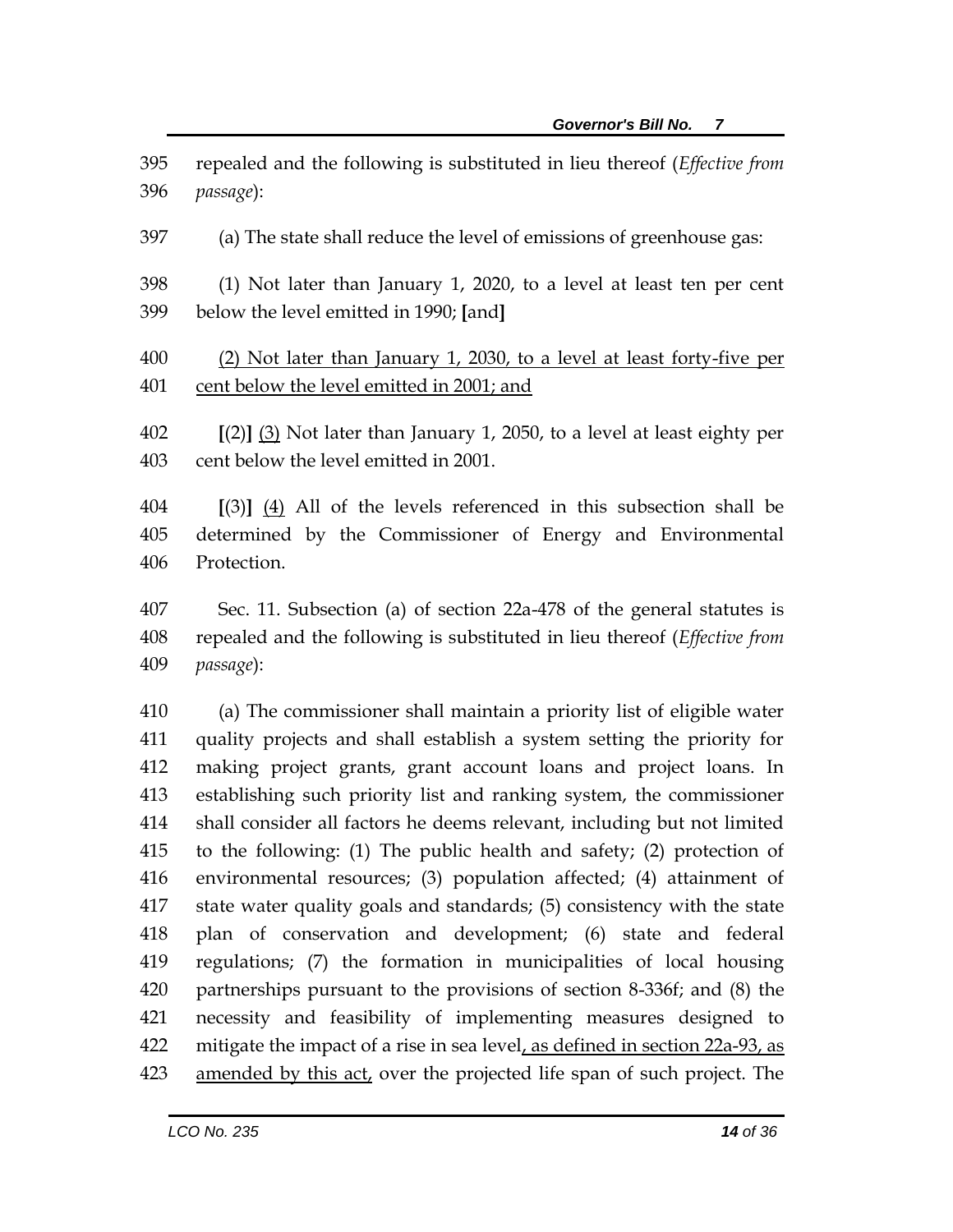priority list of eligible water quality projects shall include a description of each project and its purpose, impact, cost and construction schedule, and an explanation of the manner in which priorities were established. The commissioner shall adopt an interim priority list of eligible water quality projects for the purpose of making project grants, grant account loans and project loans prior to adoption of final regulations, which priority list shall be the priority list currently in effect under subsection (c) of section 22a-439.

- Sec. 12. Section 25-68b of the general statutes is repealed and the following is substituted in lieu thereof (*Effective from passage*):
- As used in sections 25-68b to 25-68h, inclusive:

 (1) "Activity" means any proposed state action in a floodplain or any proposed state action that impacts natural or man-made storm drainage facilities that are located on property that the commissioner determines to be controlled by the state;

 (2) "Base flood" means that flood which has a one per cent chance of being equaled or exceeded in any year, as defined in regulations of the National Flood Insurance Program (44 CFR 59 et seq.), or that flood designated by the commissioner pursuant to section 25-68c. Any flood so designated by the commissioner shall have at least a one per cent chance of being equaled or exceeded in any year. Such flood may be designated as the A or V zones on maps published by the National Flood Insurance Program. The "base flood for a critical activity" means the flood that has at least a .2 per cent chance of being equaled or exceeded in any year. Such flood may be designated as the B zone on maps published for the National Flood Insurance Program;

 (3) "Commissioner" means the Commissioner of Energy and Environmental Protection;

 (4) "Critical activity" means any activity, including, but not limited to, the treatment, storage and disposal of hazardous waste and the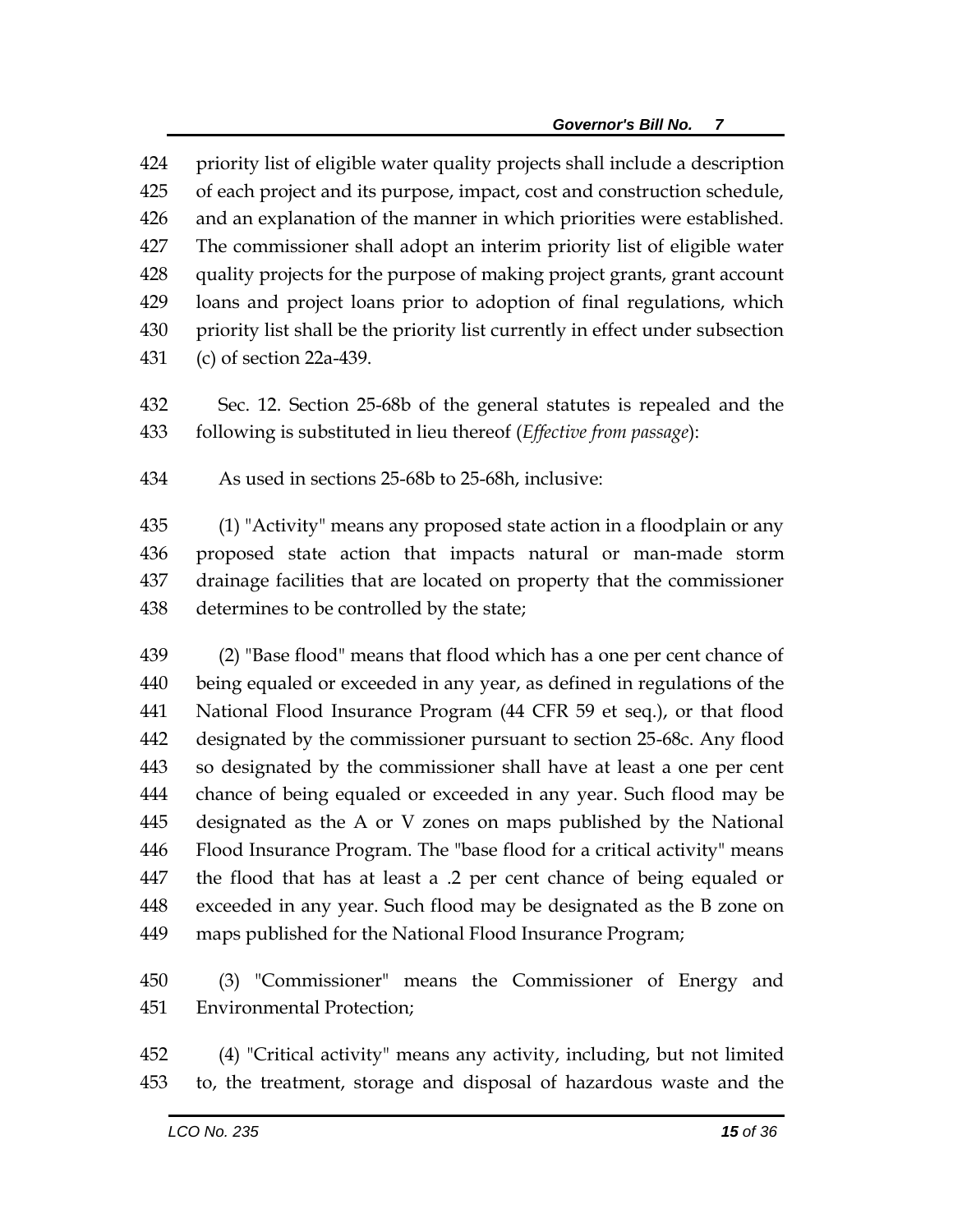siting of hospitals, housing for the elderly, schools or residences, in the .2 per cent floodplain in which the commissioner determines that a slight chance of flooding is too great;

 (5) "Floodplain" means that area located within the real or theoretical limits of the base flood or base flood for a critical activity;

 (6) "Flood-proofing" means any combination of structural or nonstructural additions, changes or adjustments which reduce or eliminate flood damage to real estate or improved real property, to water and sanitary facilities, and to structures and their contents, including, but not limited to, for properties within the coastal boundary, as established pursuant to subsection (b) of section 22a-94, as amended by this act, not less than an additional two feet of freeboard above base flood and any additional freeboard necessary to account for the most recent sea level change scenario updated pursuant to subsection (b) of section 25-68o, as amended by this act;

 (7) "Freeboard" means a safety factor, expressed in feet above a calculated flood level, that compensates for unknown factors contributing to flood heights greater than the calculated height, including, but not limited to, ice jams, debris accumulations, wave actions, obstructions of bridge openings and floodways, the effects of urbanization on the hydrology of a watershed, loss of flood storage due to development and sedimentation of a watercourse bed;

 (8) "Proposed state action" means individual activities or a sequence of planned activities proposed to be undertaken by a state department, institution or agency, any state or federal grant or loan proposed to be used to fund a project that affects land use, or proposed transfer of real property belonging to the state.

 Sec. 13. Subsection (h) of section 25-68d of the 2018 supplement to the general statutes is repealed and the following is substituted in lieu thereof (*Effective from passage*):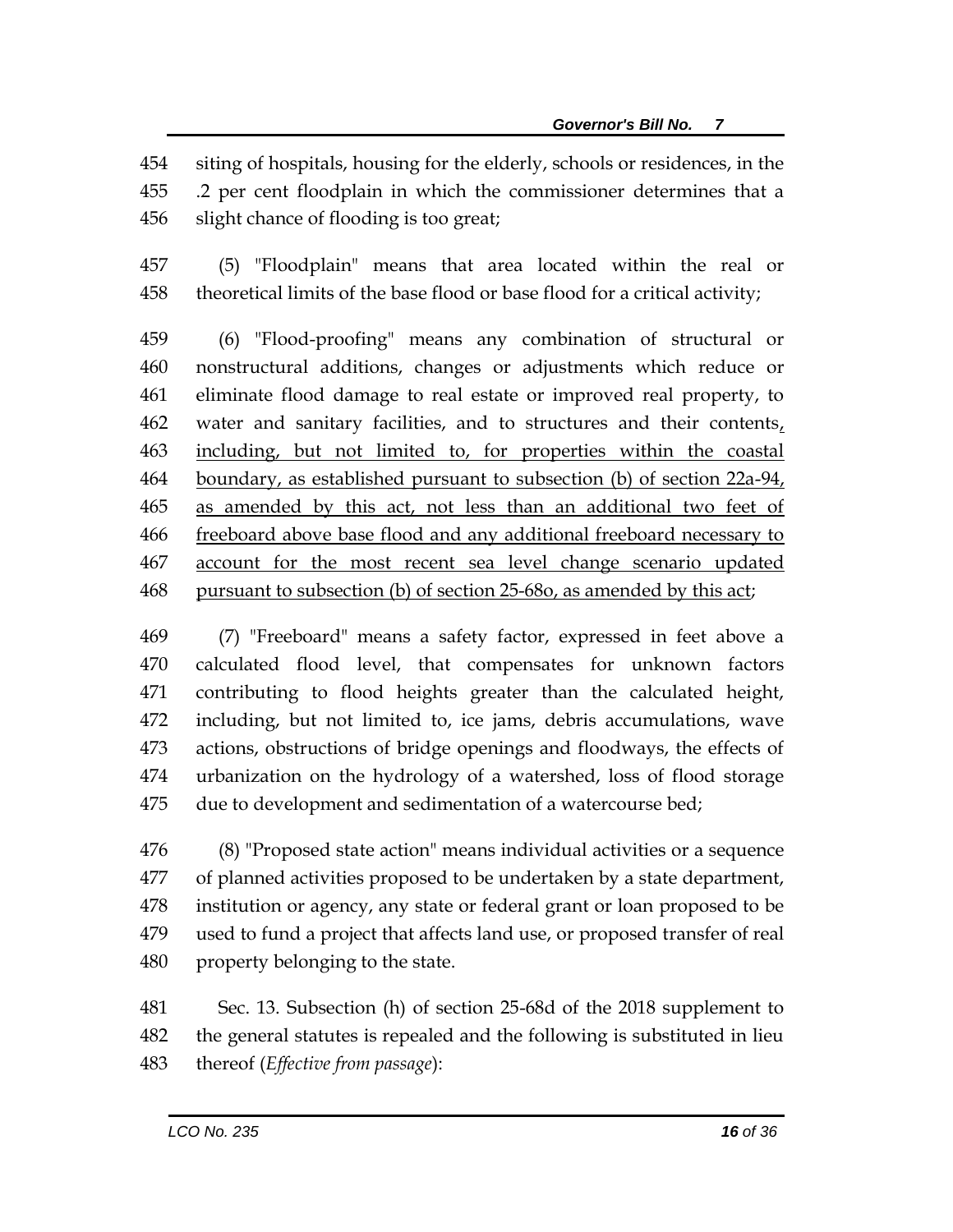484 (h) The provisions of subsections (a) to (d), inclusive, and (f) and (g) of this section shall not apply to the following critical activities above **[**the one-hundred-year flood elevation**]** base flood that involve state funded housing reconstruction, rehabilitation or renovation, provided the state agency that provides funding for such activity certifies that it complies with the provisions of the National Flood Insurance Program and the requirements of this subsection: (1) Projects involving the renovation or rehabilitation of existing housing on the Department of Housing's most recent affordable housing appeals list; (2) construction of minor structures to an existing building for the purpose of providing accessibility to persons with disabilities pursuant to the State Building Code; (3) construction of open decks attached to residential structures, properly anchored in accordance with the State Building Code; (4) the demolition and reconstruction of existing housing for persons and families of low and moderate income, provided there is no increase in the number of dwelling units and (A) such reconstruction is limited to the footprint of the existing foundation of the building or buildings used for such purpose, or which could be used for such purpose subsequent to reconstruction, or (B) such reconstruction is on a parcel of land where the elevation of such land is above the one-hundred-year flood elevation, provided there is no placement of fill within an adopted Federal Emergency Management Agency flood zone.

 Sec. 14. Section 25-68o of the general statutes is repealed and the following is substituted in lieu thereof (*Effective from passage*):

 (a) On and after October 1, **[**2013**]** 2019, in the preparation of any municipal evacuation plan or hazard mitigation plan, such municipality shall consider **[**sea level change scenarios published by the National Oceanic and Atmospheric Administration in Technical Report OAR CPO-1**]** the most recent sea level change scenario updated pursuant to subsection (b) of this section.

(b) Within available resources and not less than once every ten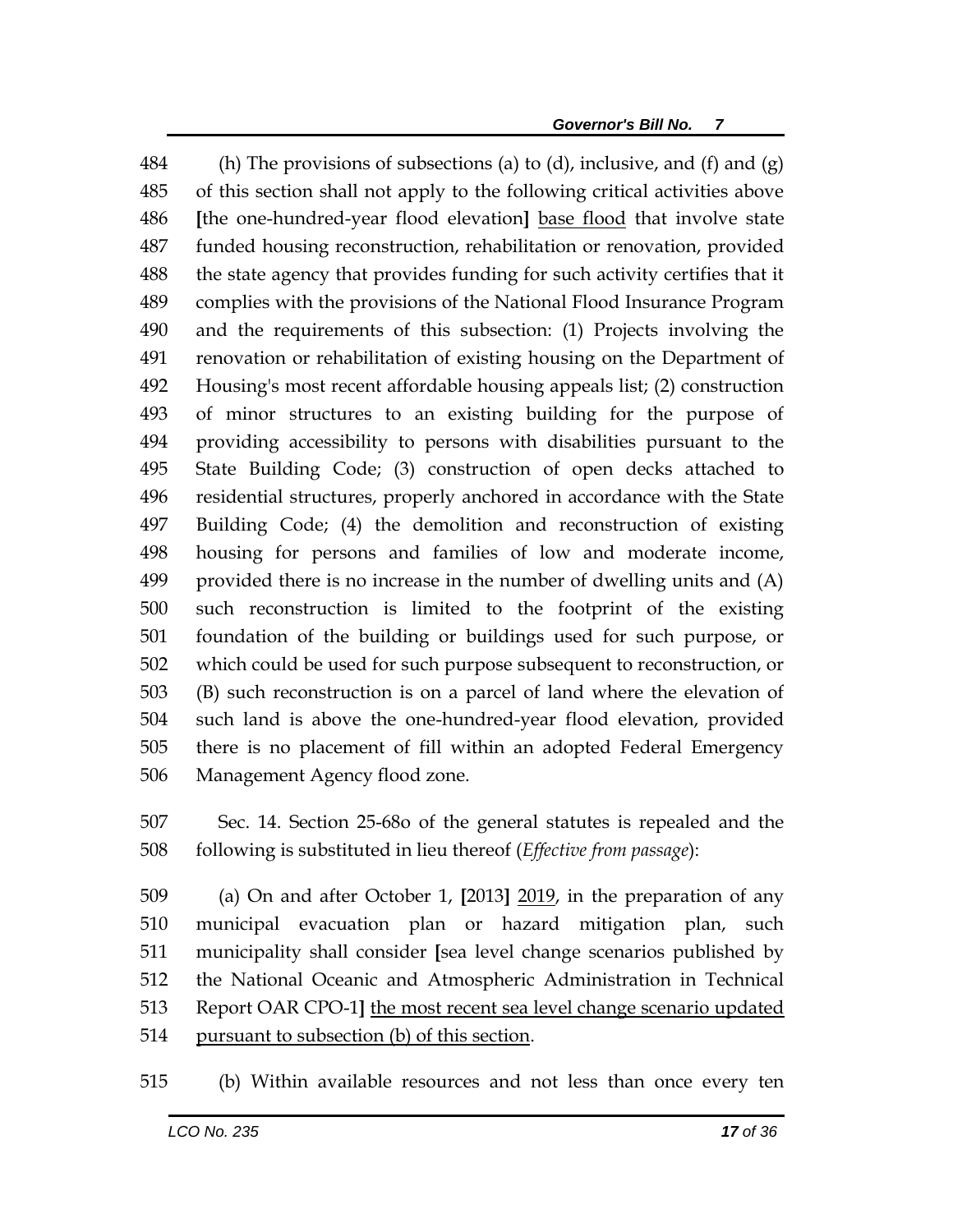years, the Marine Sciences Division of The University of Connecticut shall update the sea level change scenarios published by the National Oceanic and Atmospheric Administration in Technical Report OAR CPO-1. Within available resources and not less than ninety days prior to any update of such sea level change scenarios by said Marine Sciences Division, the division shall conduct not less than one public 522 hearing concerning such update. Not later than sixty days after the last 523 public hearing conducted by the Marine Sciences Division on any such update, the Commissioner of Energy and Environmental Protection shall post such update on the Internet web site of the Department of Energy and Environmental Protection along with a notice that any previous updates are superseded.

 Sec. 15. Subsection (g) of section 28-5 of the general statutes is repealed and the following is substituted in lieu thereof (*Effective from passage*):

 (g) On and after October 1, **[**2013**]** 2019, the state civil preparedness plan and program established pursuant to subsection (b) of this section shall consider **[**sea level change scenarios published by the National Oceanic and Atmospheric Administration in Technical Report OAR CPO-1**]** the most recent sea level change scenario updated pursuant to subsection (b) of section 25-68o, as amended by this act.

 Sec. 16. (NEW) (*Effective from passage*) (a) There is established a Connecticut Council on Climate Change that shall facilitate and coordinate efforts among state agencies, businesses, municipalities and nongovernmental organizations to reduce greenhouse gas emissions and make Connecticut more resilient to the effects of climate change.

(b) The Connecticut Council on Climate Change shall:

(1) Meet not less than biannually;

 (2) Monitor climate change science and the state's progress in meeting the greenhouse gas reduction requirements established in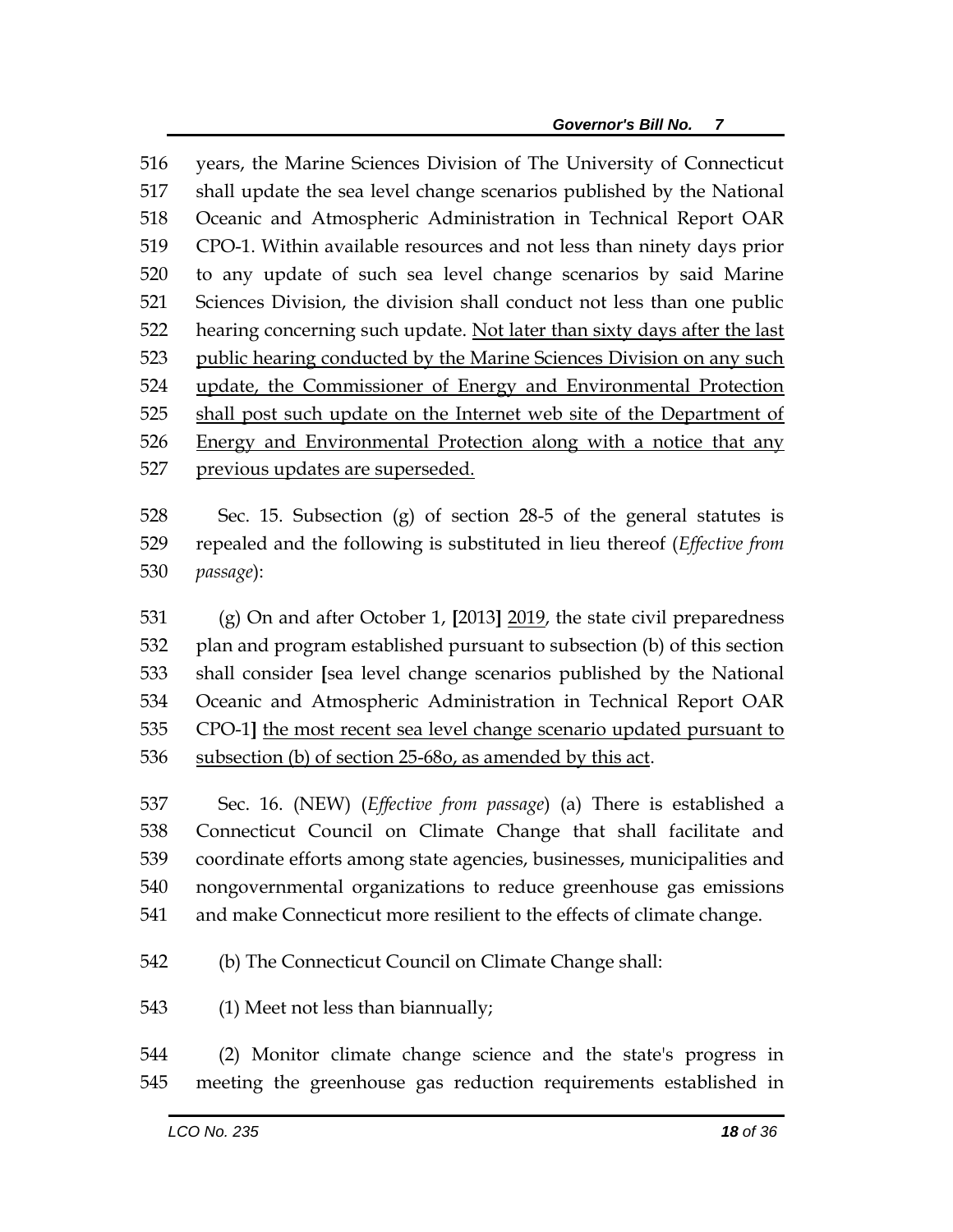section 22a-200a of the general statutes, as amended by this act;

 (3) Review existing state and municipal policies, statutes, ordinances and regulations, as applicable, and recommend emission reduction measures to meet state-wide greenhouse gas reduction requirements established in section 22a-200a of the general statutes, as amended by this act, in a manner that minimizes costs and maximizes benefits for Connecticut's economy, improves and modernizes Connecticut's energy infrastructure, maintains electric system reliability and complements the state's efforts to improve air quality;

 (4) For each agency that is represented on the Connecticut Council on Climate Change:

 (A) Include in any agency planning strategies, measures to support the greenhouse gas reduction requirements established in section 22a-200a of the general statutes, as amended by this act; and

 (B) Report annually to the Connecticut Council on Climate Change on its progress in implementing measures to support the greenhouse gas reduction requirements established in section 22a-200a of the general statutes, as amended by this act; and

 (5) Report any findings and recommendations made pursuant to this section to the Governor and the joint standing committees of the General Assembly having cognizance of matters relating to the environment, energy and technology and transportation not later than October 1, 2020, and biennially thereafter.

 (c) The Department of Energy and Environmental Protection and the Office of Policy and Management shall coordinate the Connecticut Council on Climate Change, which shall consist of the following members: (1) The Secretary of the Office of Policy and Management, or the secretary's designee, who shall serve as cochairperson, (2) the Commissioner of Energy and Environmental Protection, or the commissioner's designee, who shall serve as cochairperson, (3) the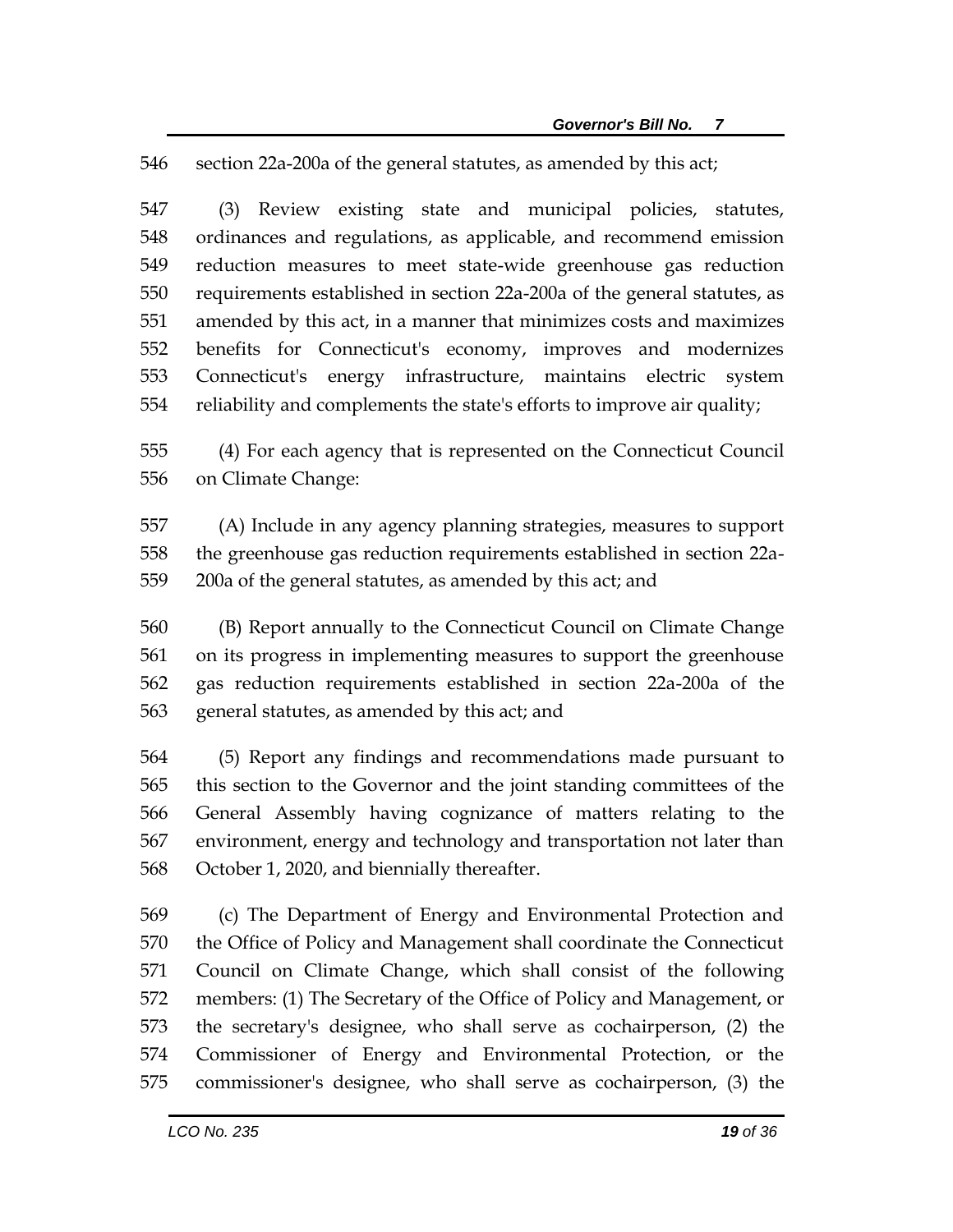chairperson of the Public Utilities Regulatory Authority, or the chairperson's designee, (4) the Commissioner of Economic and Community Development, or the commissioner's designee, (5) the Commissioner of Administrative Services, or the commissioner's designee, (6) the Insurance Commissioner, or the commissioner's designee, (7) the Commissioner of Housing, or the commissioner's designee, (8) the Commissioner of Transportation, or the commissioner's designee, (9) the commissioner of any other state agency, as appointed by the Governor, (10) the president of the Connecticut Green Bank, (11) the Executive Director of the Connecticut Institute for Resilience and Climate Adaptation, (12) the Executive Director of the Connecticut Conference of Municipalities, (13) the Executive Director of the Connecticut Council of Small Towns, and (14) any other individual who represents business and industry, a nongovernmental organization, or a local government, as appointed by the Governor.

 (d) All appointed members of the Connecticut Council on Climate Change shall serve a two-year term from May first in the year in which such members are appointed or until a successor is appointed. All appointed members shall serve at the pleasure of the Governor.

 Sec. 17. Subsection (m) of section 16-2 of the general statutes is repealed and the following is substituted in lieu thereof (*Effective from passage*):

 (m) Notwithstanding any provision of the general statutes, the decisions of the Public Utilities Regulatory Authority, including, but not limited to, decisions relating to rate amendments arising from the Comprehensive Climate and Energy Strategy, the Integrated Resources Plan, the Conservation and Load Management Plan and policies established by the Department of Energy and Environmental Protection, shall be guided by said strategy and plans and such policies.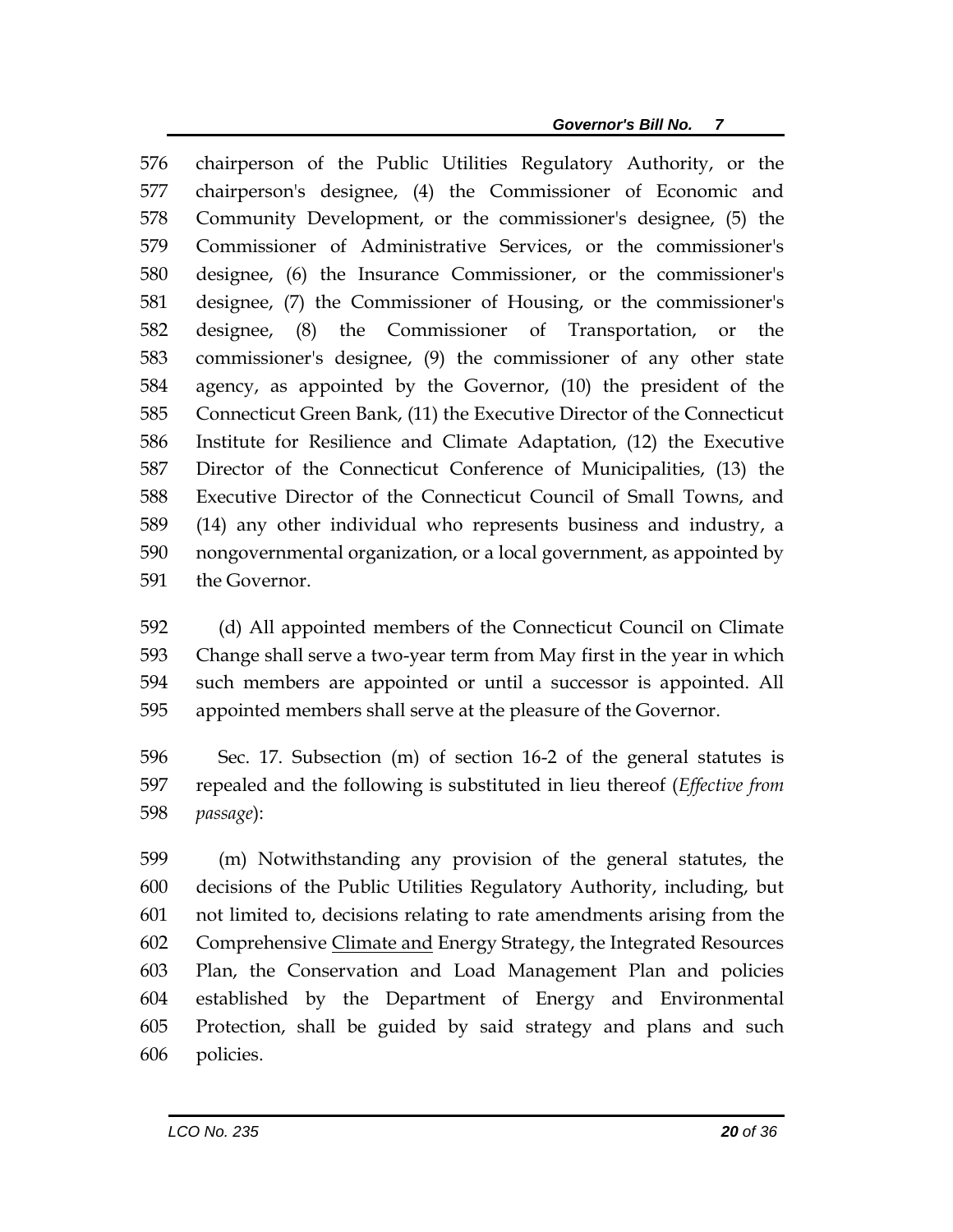Sec. 18. Subsections (b) and (c) of section 16-19e of the general statutes are repealed and the following is substituted in lieu thereof (*Effective from passage*):

 (b) The Public Utilities Regulatory Authority shall promptly undertake a separate, general investigation of, and shall hold at least one public hearing on new pricing principles and rate structures for electric distribution companies and for gas companies to consider, without limitation, long run incremental cost of marginal cost pricing, peak load or time of day pricing and proposals for optimizing the utilization of energy and restraining its wasteful use and encouraging energy conservation, and any other matter with respect to pricing principles and rate structures as the authority shall deem appropriate. The authority shall determine whether existing or future rate structures place an undue burden upon those persons of poverty status and shall make such adjustment in the rate structure as is necessary or desirable to take account of their indigency. The authority shall require the utilization of such new principles and structures to the extent that the authority determines that their implementation is in the public interest, as identified by the Department of Energy and Environmental Protection in the Integrated Resources Plan and the Comprehensive Climate and Energy Strategy, and necessary or desirable to accomplish the purposes of this provision without being unfair or discriminatory or unduly burdensome or disruptive to any group or class of customers, and determines that such principles and structures are capable of yielding required revenues. In reviewing the rates and rate structures of electric and gas companies, the authority shall be guided by the goals of the Department of Energy and Environmental Protection, as described in section 22a-2d, the 635 Comprehensive Climate and Energy Strategy, the Integrated Resources Plan and the Conservation and Load Management Plan. The authority shall issue its initial findings on such investigation by December 1, 1976, and its final findings and order by June 1, 1977; provided that after such final findings and order are issued, the authority shall at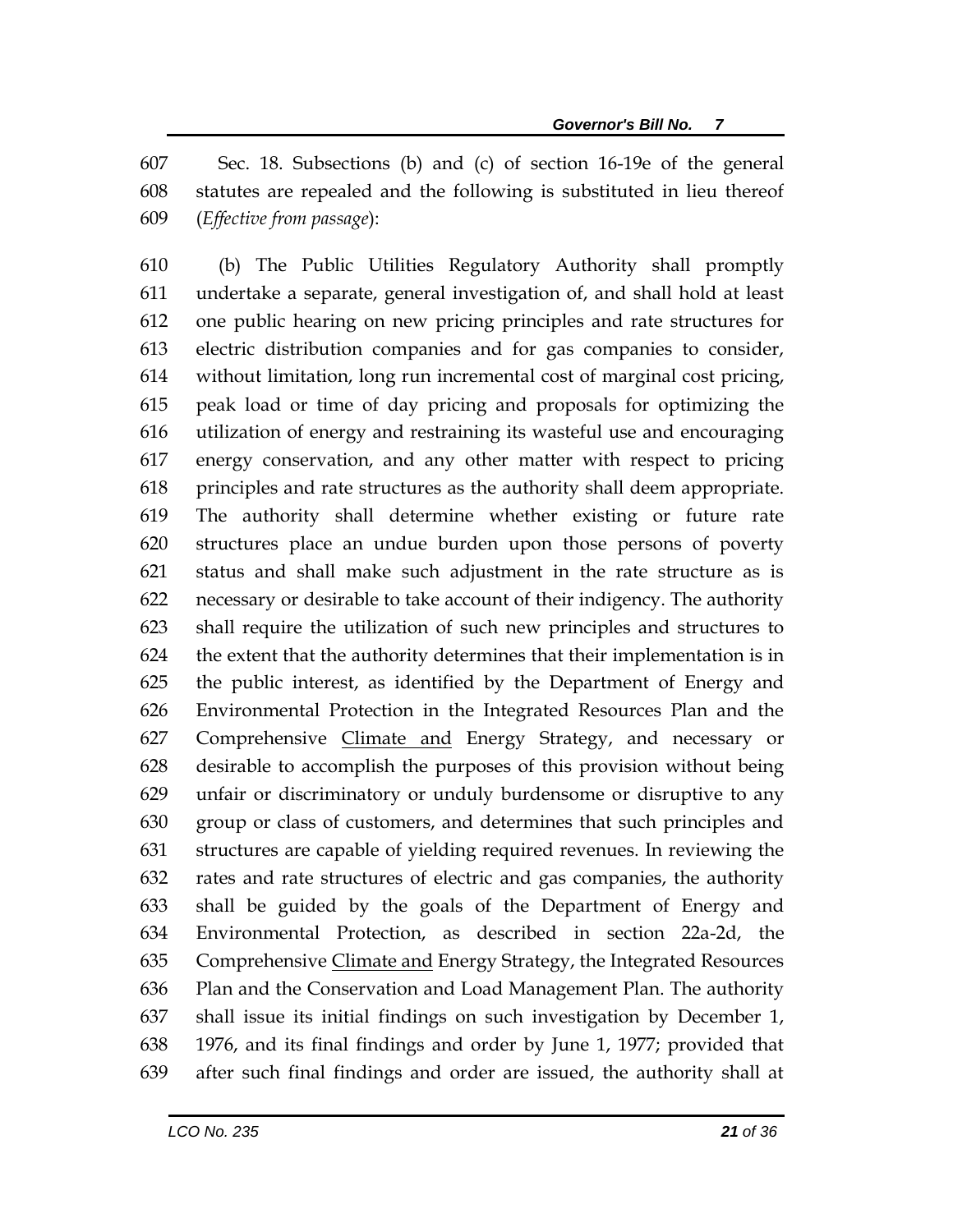least once every two years undertake such further investigations as it deems appropriate with respect to new developments or desirable modifications in pricing principles and rate structures and, after holding at least one public hearing thereon, shall issue its findings and order thereon.

 (c) The Department of Energy and Environmental Protection shall coordinate and integrate its actions, decisions and policies pertaining to gas and electric distribution companies, so far as possible, with the actions, decisions and policies of other agencies and instrumentalities in order to further the development and optimum use of the state's energy resources and conform to the greatest practicable extent with the state energy policy as stated in section 16a-35k, the Comprehensive Climate and Energy Strategy and the Integrated Resources Plan taking into account prudent management of the natural environment and continued promotion of economic development within the state. The department shall defer, as appropriate, to any actions taken by other agencies and instrumentalities on matters within their respective jurisdictions.

 Sec. 19. Subsection (a) of section 16-19ff of the general statutes is repealed and the following is substituted in lieu thereof (*Effective from passage*):

 (a) Notwithstanding any provisions of the general statutes to the contrary, each electric distribution company shall allow the installation of submeters at (1) a recreational campground, (2) individual slips at marinas for metering the electric use by individual boat owners, (3) commercial, industrial, multifamily residential or multiuse buildings where the electric power or thermal energy is provided by a Class I renewable energy source, as defined in section 16-1, or a combined heat and power system, as defined in section 16-1, or (4) in any other location as approved by the authority where submetering promotes the state's energy goals, as described in the Comprehensive Climate 671 and Energy Strategy, while protecting consumers against termination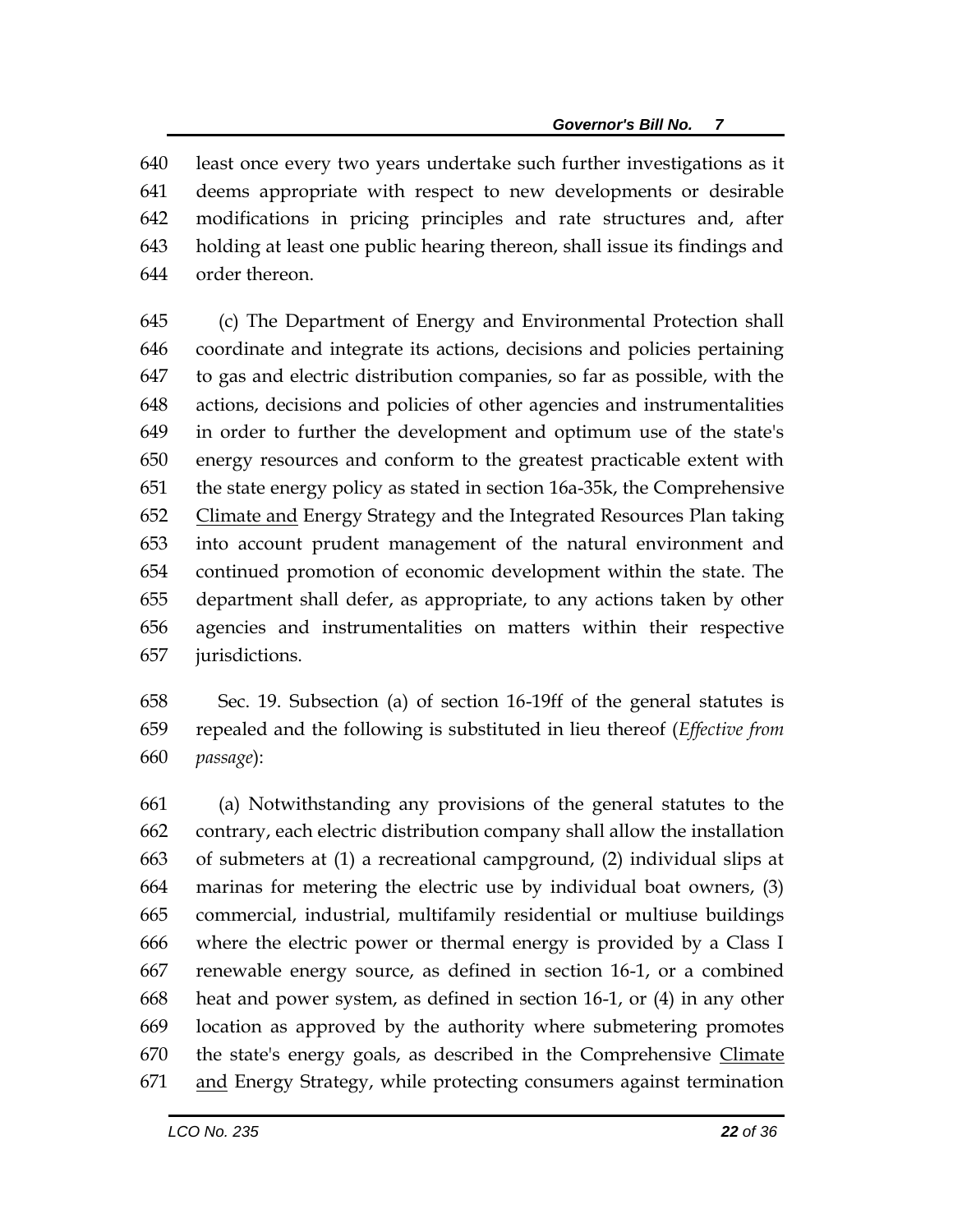of residential utility service or other related issues. Each entity approved to submeter by the Public Utilities Regulatory Authority, pursuant to subsection (c) of this section, shall provide electricity to any allowed facility, as described in this subsection, at a rate no greater than the rate charged to that customer class for the service territory in which such allowed facility is located, provided nothing in this section shall permit such entity to charge a submetered account for (A) usage for any common areas of a commercial, industrial or multifamily residential building, or (B) other usage not solely for use by such account.

 Sec. 20. Section 16-244y of the 2018 supplement to the general statutes is repealed and the following is substituted in lieu thereof (*Effective from passage*):

 An electric distribution company may submit to the Public Utilities Regulatory Authority for approval one or more plans to acquire new fuel cell electricity generation that began operation on or after July 1, 2017. Any such plan shall utilize a competitive process for the purpose of providing distribution system benefits, including, but not limited to, avoiding or deferring distribution capacity upgrades, and enhancing distribution system reliability, including, but not limited to, voltage or frequency improvements. Any such plan shall give preference to proposals that make efficient use of existing sites and supply infrastructure. In the event that the authority approves such plan, an electric distribution company may submit to the authority (1) one or more proposals to build, own and operate new fuel cell generation, (2) proposed power purchase agreements negotiated with persons to build, own and operate new fuel cell generation, or (3) proposals to provide financial incentives for the installation of combined heat and power systems powered by fuel cells, provided any such incentives 701 shall be consistent with the Comprehensive Climate and Energy Strategy pursuant to section 16a-3d, as amended by this act. The facilities acquired, built pursuant to said power purchase agreements and that receive said financial incentives under this section shall not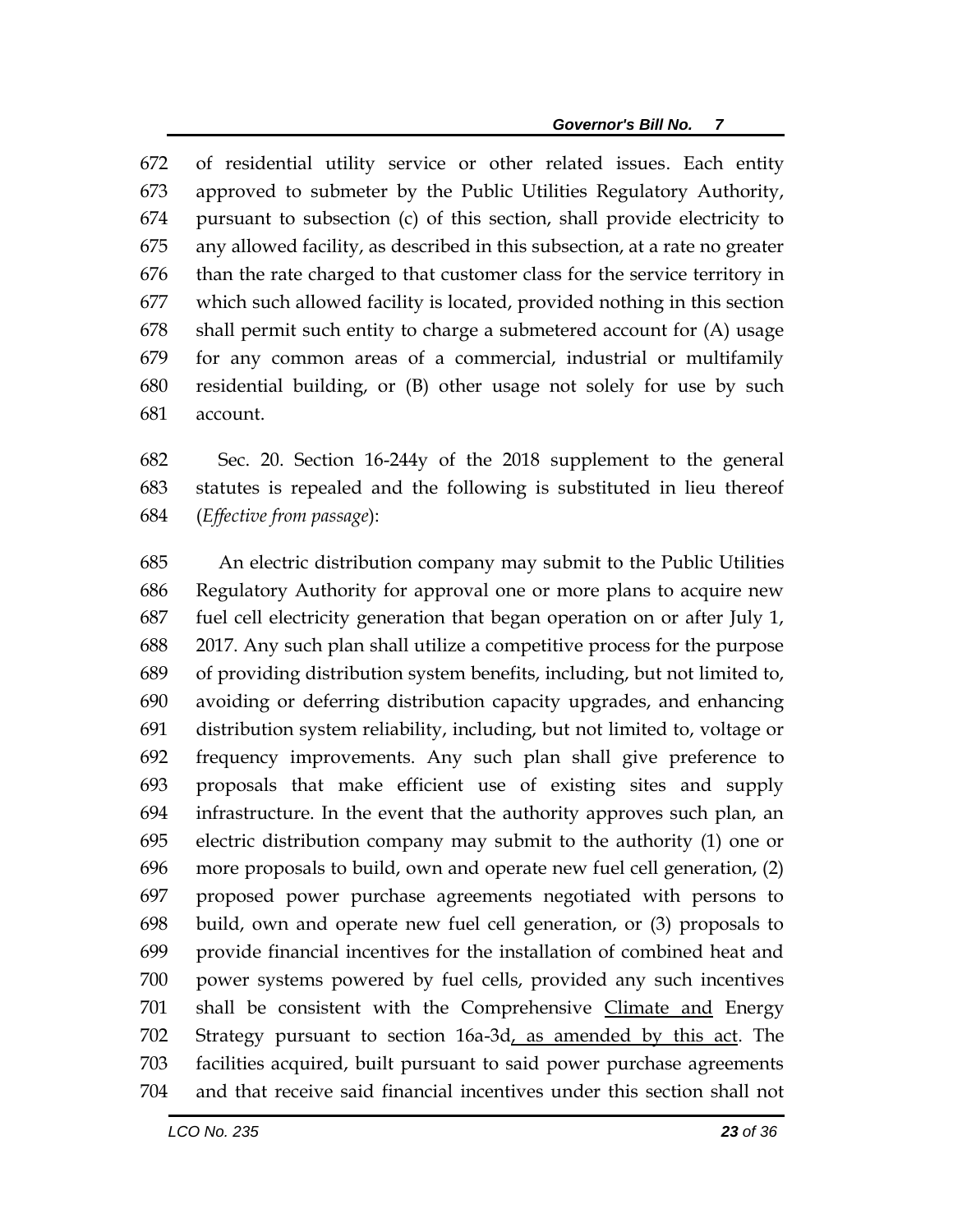exceed a total nameplate capacity rating of thirty megawatts in the aggregate. Any proposal submitted by an electric distribution company to build, own and operate a fuel cell shall include the electric distribution company's full projected costs and shall demonstrate to the authority that such facility is not supported in any form of cross subsidization by affiliated entities. The authority shall evaluate any proposal submitted pursuant to this section in a manner that is 712 consistent with the principles of sections 16-19 and 16-19e, as amended by this act, and may approve one or more proposals if it finds that such proposal (A) was developed in a manner that is consistent with the acquisition plan approved by the authority, (B) serves the long- term interests of ratepayers, and (C) cost-effectively avoids or defers distribution system costs. The costs incurred by an electric distribution company under this section shall be recovered from all customers of the electric distribution company through a fully reconciling component of electric rates for all customers of the electric distribution company, until the electric distribution company's next rate case, at which time any costs and investments for new fuel cell generation owned by the electric distribution company pursuant to subdivision (1) of this section shall be recoverable through base distribution rates. Nothing in this section shall preclude the resale or other disposition of any energy products, capacity and associated environmental attributes purchased by the electric distribution company, provided the electric distribution company shall net the cost of payments made to projects under any long-term contracts entered into pursuant to subdivision (2) of this section against the proceeds of the sale of any energy products, capacity and environmental attributes and the difference thereof plus any net costs incurred pursuant to subdivision (3) of this section shall be credited or charged to distribution customers through a reconciling component of electric rates, as determined by the authority, that is nonbypassable when switching electric suppliers. The electric distribution company may use any energy products, capacity and environmental attributes produced by such facility to meet the needs of customers served pursuant to section 16-244c. Notwithstanding the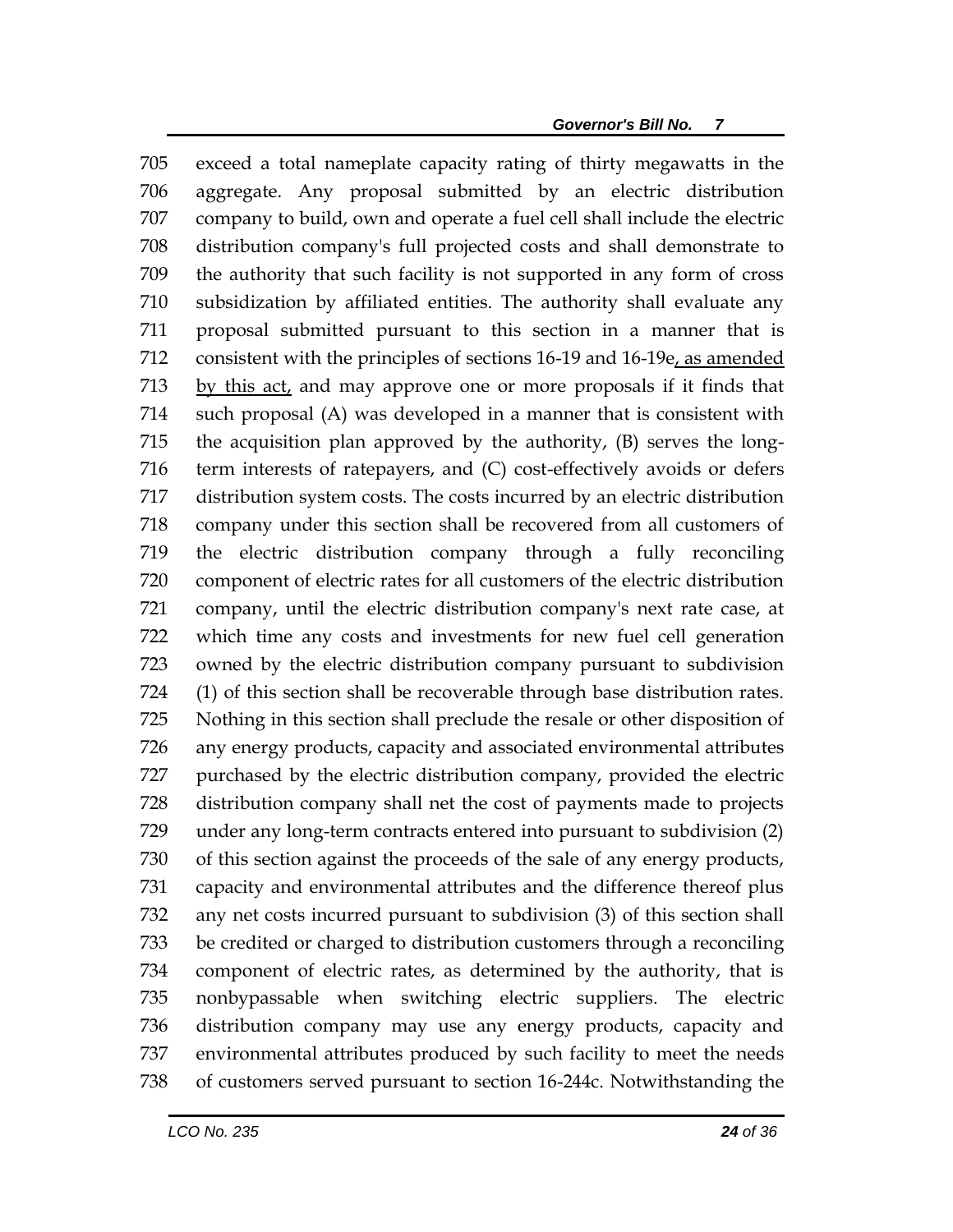provisions of subdivision (1) of subsection (h) of section 16-244c, certificates issued by the New England Power Pool Generation Information System for any Class I renewable energy source acquired pursuant to this section may be retained by the electric distribution company to meet the requirements of section 16-245a.

 Sec. 21. Subsection (a) of section 16-258e of the 2018 supplement to the general statutes is repealed and the following is substituted in lieu thereof (*Effective from passage*):

747 (a) In furtherance of the Comprehensive Climate and Energy Strategy established pursuant to section 16a-3d, as amended by this act, relating to the evaluation of district heating and thermal loops in high-density areas, on or before January 1, 2018, an electric distribution company serving customers located in a distressed municipality, as defined in section 32-9p, that has a population in excess of one hundred twenty-seven thousand, shall conduct a procurement for electricity and renewable energy credits from a combined heat and power system located in such municipality that (1) has a nameplate capacity of not more than ten megawatts, (2) is in a configuration that is compatible for use with a district heating system, as defined in section 16-258, (3) is owned by a thermal energy transportation company, and (4) may include fuel cells. Such combined heat and power system shall be (A) procured by a thermal energy transportation company through a competitive bidding process, (B) in a configuration compatible for use with a district heating system, and (C) installed at a location that will maximize the efficient use of the thermal energy from the combined heat and power system by a thermal energy transportation company. The thermal energy produced by such combined heat and power system shall be subject to firm customer commitments to subscribe to thermal energy services from such thermal energy transportation company, as demonstrated by such thermal energy transportation company, for the term of the power purchase agreement entered into pursuant to this section. After reviewing any proposals submitted in response to such procurement,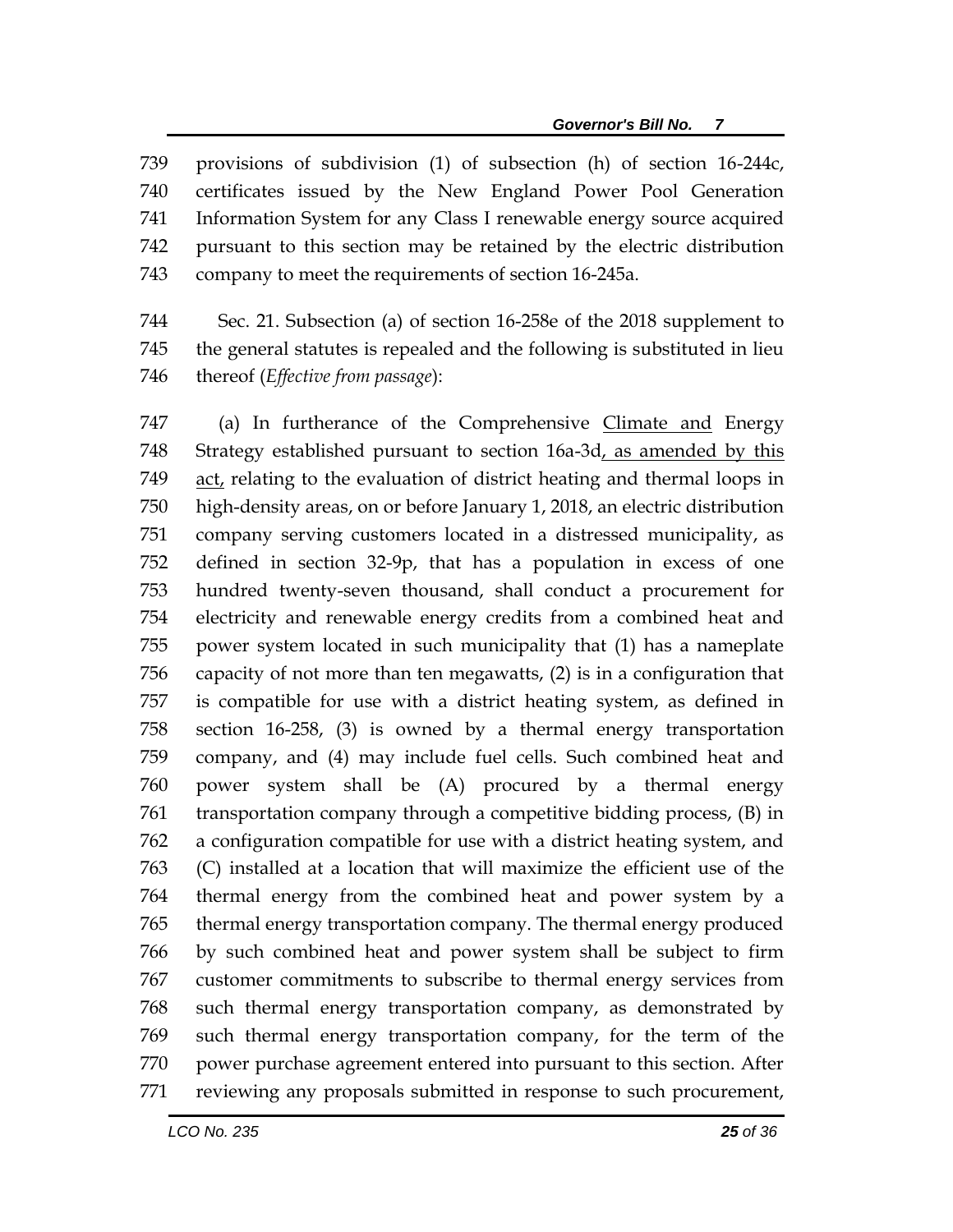the electric distribution company may enter into a power purchase agreement with a thermal energy distribution company for the purchase of electricity and renewable energy credits for a period of not more than twenty years.

 Sec. 22. Section 16a-3f of the general statutes is repealed and the following is substituted in lieu thereof (*Effective from passage*):

 On or after January 1, 2013, the Commissioner of Energy and Environmental Protection, in consultation with the procurement manager identified in subsection (l) of section 16-2, the Office of Consumer Counsel and the Attorney General, shall, in coordination with other states in the region of the regional independent system operator, as defined in section 16-1, or on the commissioner's own, solicit proposals, in one solicitation or multiple solicitations, from providers of Class I renewable energy sources, as defined in section 16- 1, constructed on or after January 1, 2013. If the commissioner finds such proposals to be in the interest of ratepayers including, but not limited to, the delivered price of such sources, and consistent with the requirements to reduce greenhouse gas emissions in accordance with section 22a-200a, as amended by this act, and in accordance with the policy goals outlined in the Comprehensive Climate and Energy 792 Strategy, adopted pursuant to section 16a-3d, as amended by this act, the commissioner may select proposals from such resources to meet up to four per cent of the load distributed by the state's electric distribution companies. The commissioner may direct the electric distribution companies to enter into power purchase agreements for energy, capacity and environmental attributes, or any combination thereof, for periods of not more than twenty years. Certificates issued by the New England Power Pool Generation Information System for any Class I renewable energy sources procured under this section shall be sold in the New England Power Pool Generation Information System renewable energy credit market to be used by any electric supplier or electric distribution company to meet the requirements of section 16-245a. Any such agreement shall be subject to review and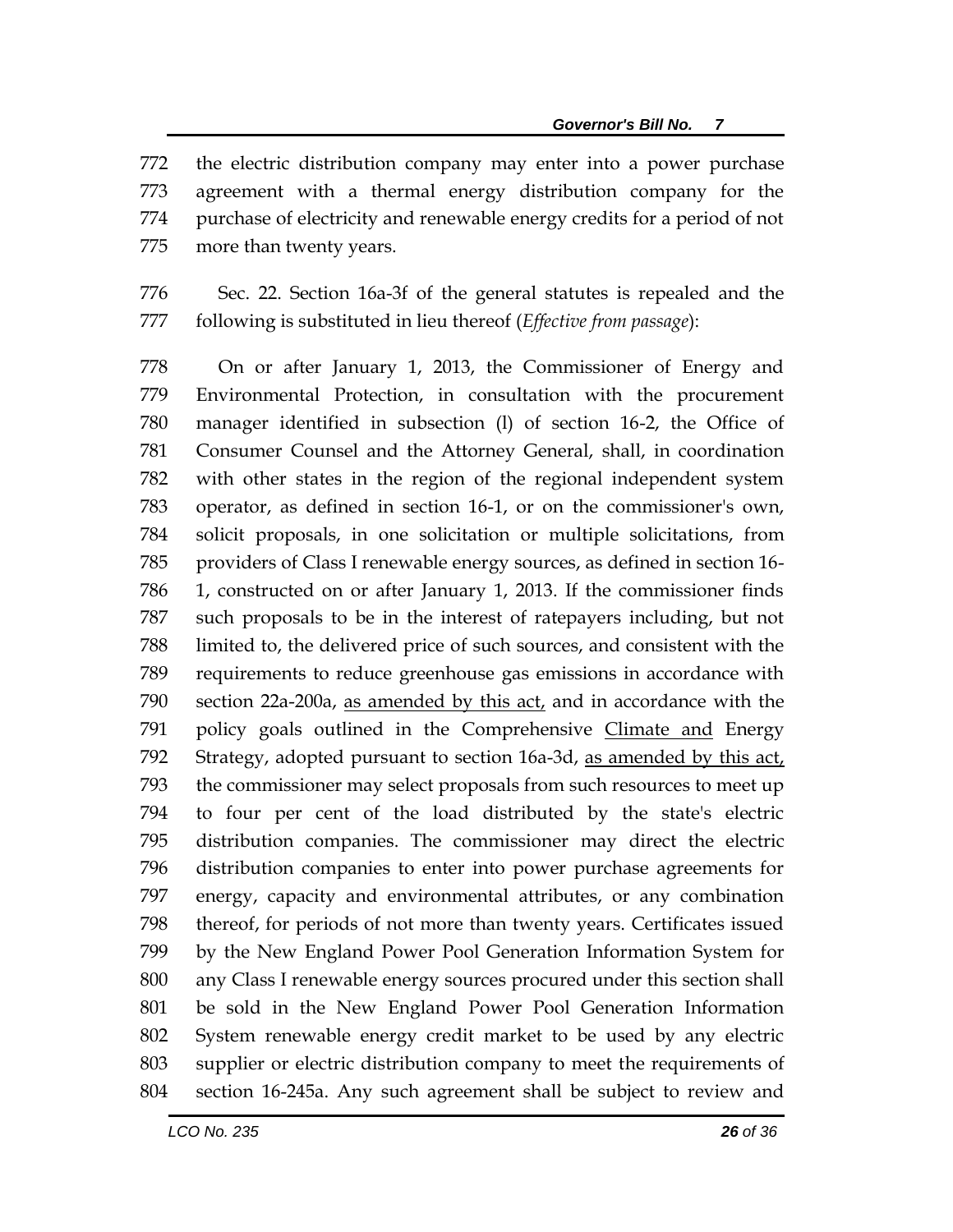approval by the Public Utilities Regulatory Authority, which review shall commence upon the filing of the signed power purchase agreement with the authority. The authority shall issue a decision on such agreement not later than thirty days after such filing. In the event the authority does not issue a decision within thirty days after such agreement is filed with the authority, the agreement shall be deemed approved. The net costs of any such agreement, including costs incurred by the electric distribution companies under the agreement and reasonable costs incurred by the electric distribution companies in connection with the agreement, shall be recovered through a fully reconciling component of electric rates for all customers of electric distribution companies.

 Sec. 23. Section 16a-3g of the general statutes is repealed and the following is substituted in lieu thereof (*Effective from passage*):

 On or after July 1, 2013, the Commissioner of Energy and Environmental Protection, in consultation with the procurement manager identified in subsection (l) of section 16-2, the Office of Consumer Counsel and the Attorney General, may, in coordination with other states in the region of the regional independent system operator, as defined in section 16-1, or on the commissioner's own, solicit proposals, in one solicitation or multiple solicitations, from providers of Class I renewable energy sources, as defined in section 16- 1, or verifiable large-scale hydropower, as defined in section 16-1. If the commissioner finds such proposals to be in the interest of ratepayers, including, but not limited to, the delivered price of such sources, and consistent with the requirements to reduce greenhouse gas emissions in accordance with section 22a-200a, as amended by this 832 act, and in accordance with the policy goals outlined in the Comprehensive Climate and Energy Strategy, adopted pursuant to 834 section 16a-3d, as amended by this act, and section 129 of public act 11- 80, including, but not limited to, base load capacity, peak load shaving and promotion of wind, solar and other renewable and low carbon energy technologies, the commissioner may select proposals from such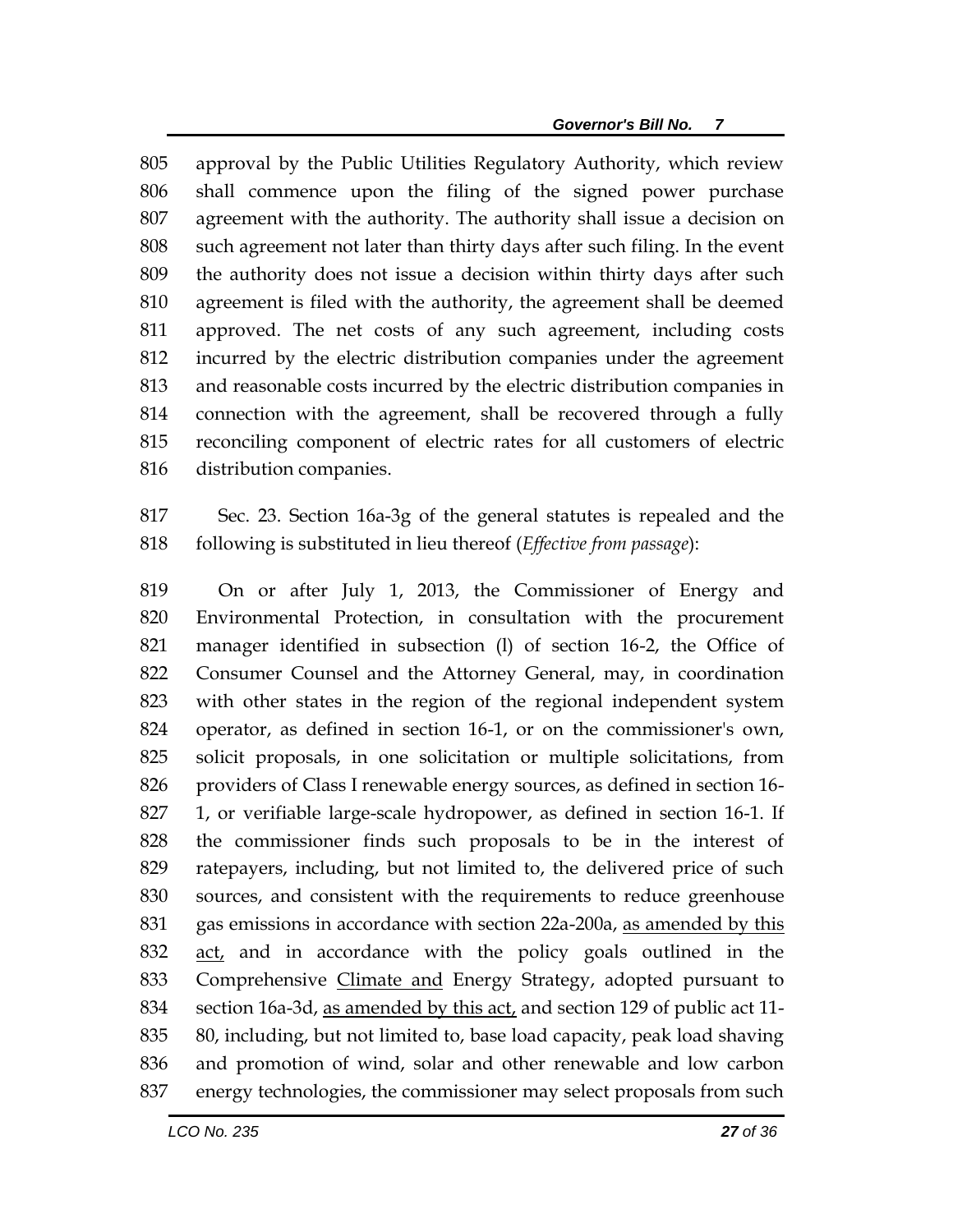resources to meet up to five per cent of the load distributed by the state's electric distribution companies. The commissioner may on behalf of all customers of electric distribution companies, direct the electric distribution companies to enter into power purchase agreements for energy, capacity and any environmental attributes, or any combination thereof, for periods of not more than (1) fifteen years, if any such agreement is with a provider of verifiable large-scale hydropower, or (2) twenty years, if any such agreement is with a provider of a Class I renewable energy source. Certificates issued by the New England Power Pool Generation Information System for any Class I renewable energy sources procured under this section shall be sold in the New England Power Pool Generation Information System renewable energy credit market to be used by any electric supplier or electric distribution company to meet the requirements of section 16- 245a. Any such agreement shall be subject to review and approval by the Public Utilities Regulatory Authority, which review shall (A) include a public hearing, and (B) be completed not later than sixty days after the date on which such agreement is filed with the authority. The net costs of any such agreement, including costs incurred by the electric distribution companies under the agreement and reasonable costs incurred by the electric distribution companies in connection with the agreement, shall be recovered through a fully reconciling component of electric rates for all customers of electric distribution companies.

 Sec. 24. Section 16a-3h of the 2018 supplement to the general statutes is repealed and the following is substituted in lieu thereof (*Effective from passage*):

 On or after October 1, 2013, the Commissioner of Energy and Environmental Protection, in consultation with the procurement manager identified in subsection (l) of section 16-2, the Office of Consumer Counsel and the Attorney General, may solicit proposals, in one solicitation or multiple solicitations, from providers of the following resources or any combination of the following resources: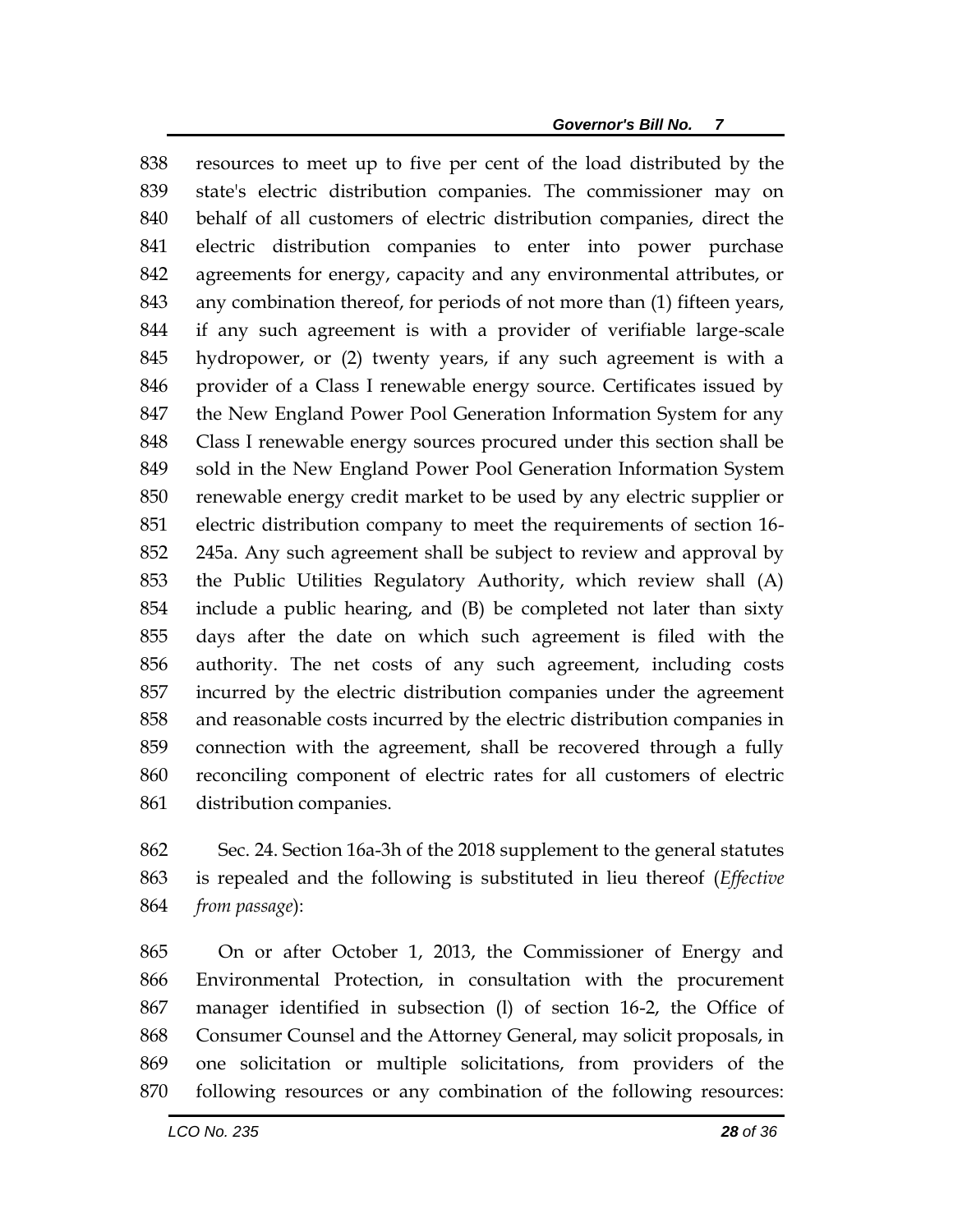Run-of-the-river hydropower, landfill methane gas, biomass, fuel cell, offshore wind or anaerobic digestion, provided such source meets the definition of a Class I renewable energy source pursuant to section 16- 1, or energy storage systems. In making any selection of such proposals, the commissioner shall consider factors, including, but not limited to (1) whether the proposal is in the interest of ratepayers, including, but not limited to, the delivered price of such sources, (2) the emissions profile of a relevant facility, (3) any investments made by a relevant facility to improve the emissions profile of such facility, (4) the length of time a relevant facility has received renewable energy credits, (5) any positive impacts on the state's economic development, (6) whether the proposal is consistent with requirements to reduce greenhouse gas emissions in accordance with section 22a-200a, as 884 amended by this act, including, but not limited to, the development of combined heat and power systems, (7) whether the proposal is consistent with the policy goals outlined in the Comprehensive Climate and Energy Strategy adopted pursuant to section 16a-3d, as amended by this act, (8) whether the proposal promotes electric distribution system reliability and other electric distribution system benefits, including, but not limited to, microgrids, (9) whether the proposal promotes the policy goals outlined in the state-wide solid waste management plan developed pursuant to section 22a-241a, and (10) the positive reuse of sites with limited development opportunities, including, but not limited to, brownfields or landfills, as identified by the commissioner in any solicitation issued pursuant to this section. The commissioner may select proposals from such resources to meet up to four per cent of the load distributed by the state's electric distribution companies, provided the commissioner shall not select proposals for more than three per cent of the load distributed by the state's electric distribution companies from offshore wind resources. The commissioner may direct the electric distribution companies to enter into power purchase agreements for energy, capacity and environmental attributes, or any combination thereof, for periods of not more than twenty years on behalf of all customers of the state's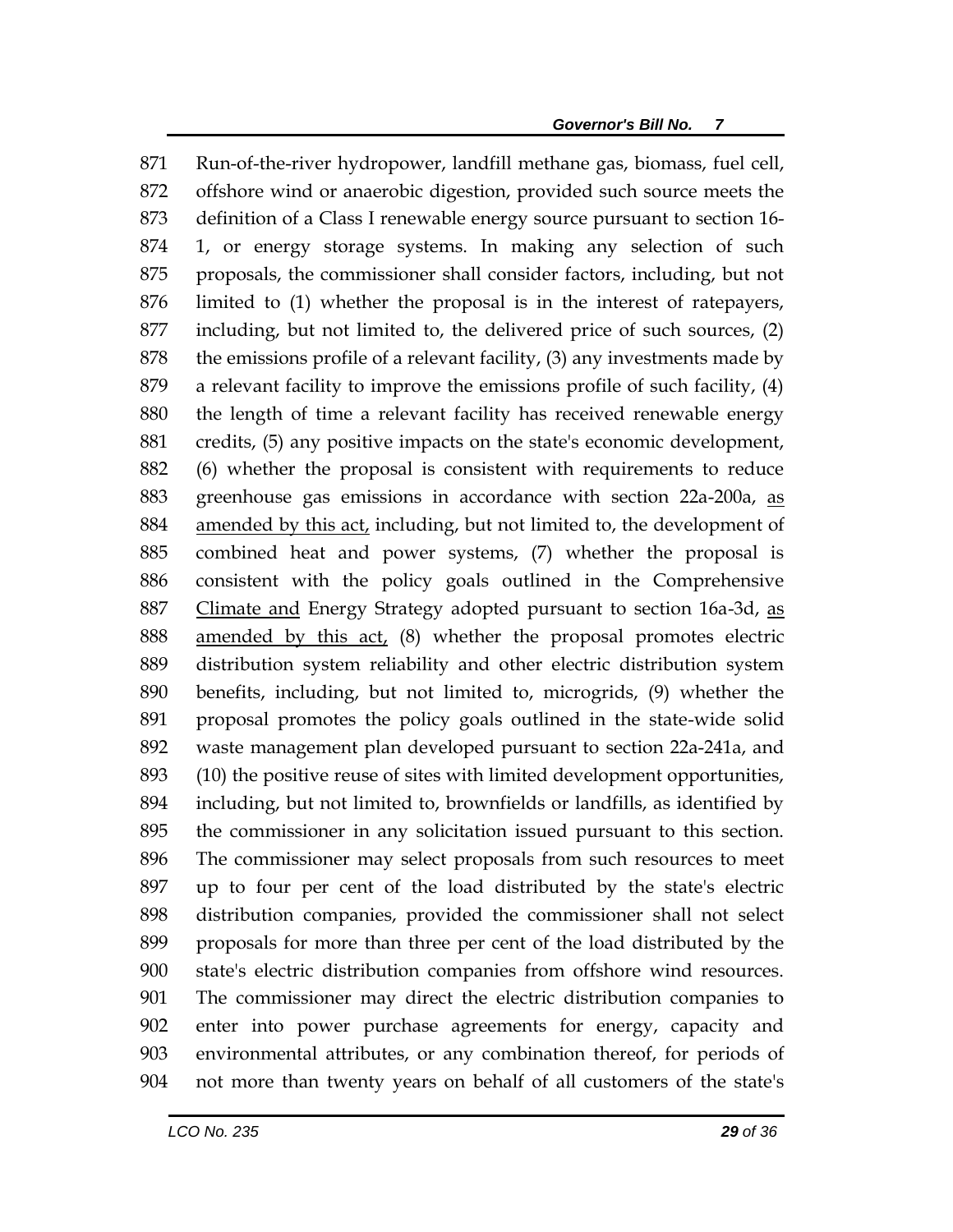electric distribution companies. Certificates issued by the New England Power Pool Generation Information System for any Class I renewable energy sources procured under this section may be: (A) Sold in the New England Power Pool Generation Information System renewable energy credit market to be used by any electric supplier or electric distribution company to meet the requirements of section 16- 245a, provided the revenues from such sale are credited to all customers of the contracting electric distribution company; or (B) retained by the electric distribution company to meet the requirements of section 16-245a. In considering whether to sell or retain such certificates, the company shall select the option that is in the best interest of such company's ratepayers. Any such agreement shall be subject to review and approval by the Public Utilities Regulatory Authority, which review shall be completed not later than sixty days after the date on which such agreement is filed with the authority. The net costs of any such agreement, including costs incurred by the electric distribution companies under the agreement and reasonable costs incurred by the electric distribution companies in connection with the agreement, shall be recovered through a fully reconciling component of electric rates for all customers of electric distribution companies. All reasonable costs incurred by the Department of Energy and Environmental Protection associated with the commissioner's solicitation and review of proposals pursuant to this section shall be recoverable through the nonbypassable federally mandated congestion charges, as defined in section 16-1.

 Sec. 25. Subsection (d) of section 16a-3i of the general statutes is repealed and the following is substituted in lieu thereof (*Effective from passage*):

 (d) In the event there is such a presumption pursuant to subsection (a) of this section and the commissioner finds a material shortage of Class I renewable energy sources pursuant to subsection (b) of this section, and in addition to determining the adequacy pursuant to subsection (c) of this section, the commissioner shall, in consultation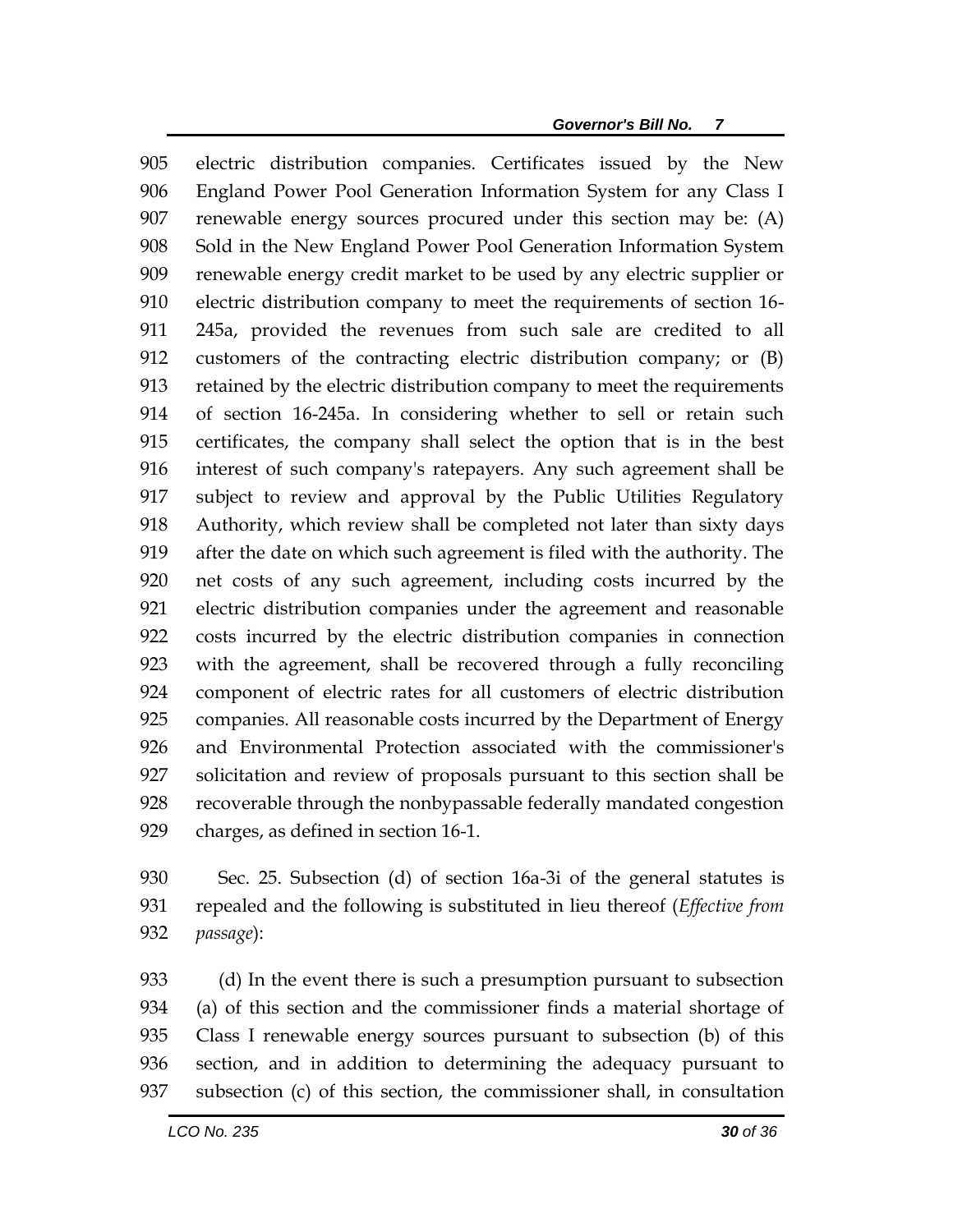with the procurement manager identified in subsection (l) of section 939 16-2, the Office of Consumer Counsel and the Attorney General, solicit proposals from providers of Class I renewable energy sources, as defined in section 16-1, operational as of the date that such solicitation is issued. If the commissioner, in consultation with the procurement manager identified in subsection (l) of section 16-2, finds such proposals to be in the interest of ratepayers including, but not limited to, the delivered price of such sources, and consistent with the requirements to reduce greenhouse gas emissions in accordance with section 22a-200a, as amended by this act, and in accordance with the policy goals outlined in the Comprehensive Climate and Energy 949 Strategy, adopted pursuant to section 16a-3d, as amended by this act, the commissioner, in consultation with the procurement manager identified in subsection (l) of section 16-2, may select proposals from such sources to meet up to the amount necessary to ensure an adequate incremental supply of Class I renewable energy sources to rectify any projected shortage of Class I renewable energy supply identified pursuant to subsection (c) of this section. The commissioner shall direct the electric distribution companies to enter into power purchase agreements for energy, capacity and environmental attributes, or any combination thereof, from such selected proposals for periods of not more than ten years. Certificates issued by the New England Power Pool Generation Information System for any Class I renewable energy sources procured under this section shall be sold in the New England Power Pool Generation Information System renewable energy credit market to be used by any electric supplier or electric distribution company to meet the requirements of section 16- 245a. Any such agreement shall be subject to review and approval by the Public Utilities Regulatory Authority, which review shall commence upon the filing of the signed power purchase agreement with the authority. The authority shall issue a decision on such agreement not later than thirty days after such filing. In the event the authority does not issue a decision within thirty days after such agreement is filed with the authority, the agreement shall be deemed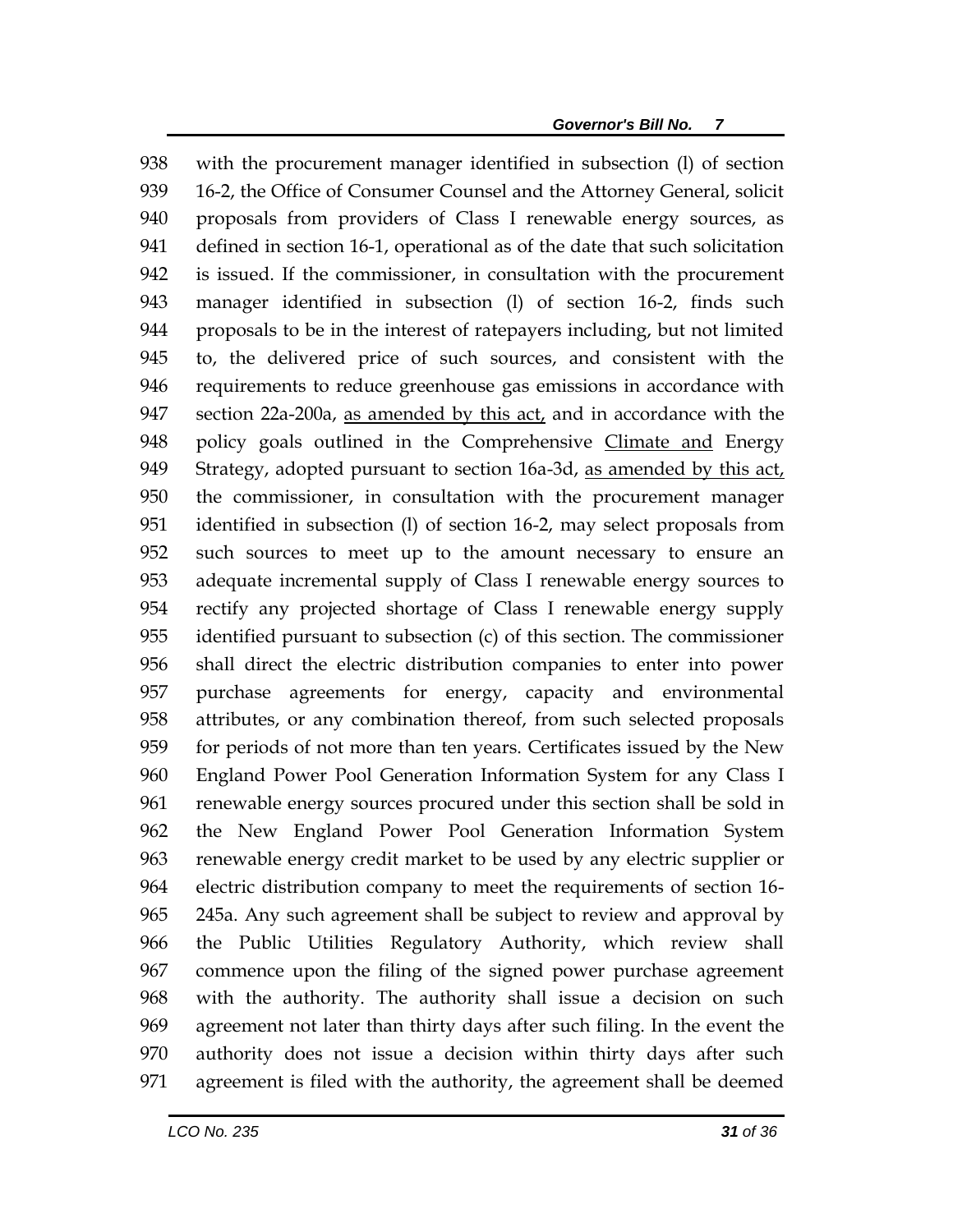approved. The net costs of any such agreement, including costs incurred by the electric distribution companies under the agreement and reasonable costs incurred by the electric distribution companies in connection with the agreement, shall be recovered through a fully reconciling component of electric rates for all customers of electric distribution companies.

 Sec. 26. Subsection (a) of section 16a-3j of the general statutes is repealed and the following is substituted in lieu thereof (*Effective from passage*):

 (a) In order to secure cost-effective resources to provide more reliable electric service for the benefit of the state's electric ratepayers and to meet the state's energy and environmental goals and policies established in the Integrated Resources Plan, pursuant to section 16a-985 3a, as amended by this act, and the Comprehensive Climate and Energy Strategy, pursuant to section 16a-3d, as amended by this act, the Commissioner of Energy and Environmental Protection, in consultation with the procurement manager identified in subsection (l) of section 16-2, the Office of Consumer Counsel and the Attorney General, may, in coordination with other states in the control area of the regional independent system operator, as defined in section 16-1, or on behalf of Connecticut alone, issue multiple solicitations for long- term contracts from providers of resources described in subsections 994 (b), (c) and (d) of this section.

 Sec. 27. Subsection (e) of section 16a-3j of the general statutes is repealed and the following is substituted in lieu thereof (*Effective from passage*):

 (e) The Commissioner of Energy and Environmental Protection, in consultation with the procurement manager identified in subsection (l) of section 16-2, the Office of Consumer Counsel and the Attorney General, shall evaluate project proposals received under any solicitation issued pursuant to subsection (b), (c) or (d) of this section,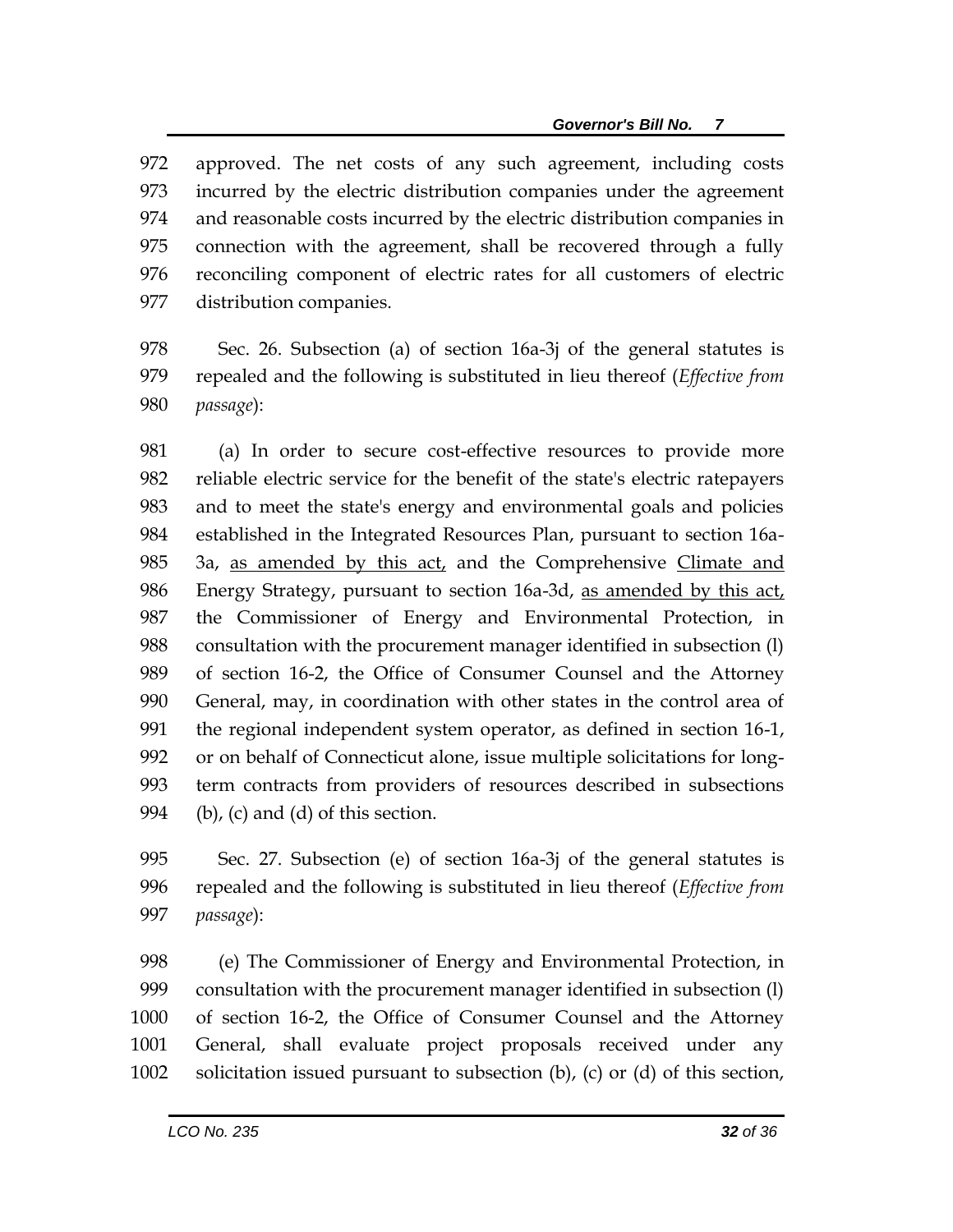based on factors including, but not limited to, (1) improvements to the reliability of the electric system, including during winter peak demand; (2) whether the benefits of the proposal outweigh the costs to ratepayers; (3) fuel diversity; (4) the extent to which the proposal contributes to meeting the requirements to reduce greenhouse gas emissions and improve air quality in accordance with sections 16-245a, 22a-174 **[**,**]** and 22a-200a, as amended by this act; (5) whether the proposal is in the best interest of ratepayers; and (6) whether the proposal is aligned with the policy goals outlined in the Integrated Resources Plan, pursuant to section 16a-3a, as amended by this act, and the Comprehensive Climate and Energy Strategy, pursuant to section 16a-3d, as amended by this act, including, but not limited to, environmental impacts. In conducting such evaluation, the commissioner may also consider the extent to which project proposals provide economic benefits for the state. In evaluating project proposals received under any solicitation issued pursuant to subsection (b), (c) or (d) of this section, the commissioner shall compare the costs and benefits of such proposals relative to the expected or actual costs and benefits of other resources eligible to respond to the other procurements authorized pursuant to this section.

 Sec. 28. Subsection (a) of section 16a-3m of the 2018 supplement to the general statutes is repealed and the following is substituted in lieu thereof (*Effective from passage*):

(a) For the purposes of this section:

 (1) "Best interest of ratepayers" means the benefits of a contract or proposal outweigh the costs to electric ratepayers, based on whether the delivered prices of sources included in such contract or proposal are less than the forecasted price of energy and capacity, as determined by the commissioner or the commissioner's designee, and based on a consideration of the following factors, as determined by the commissioner or the commissioner's designee: (A) Impacts on electric system operations and reliability; (B) the extent to which such contract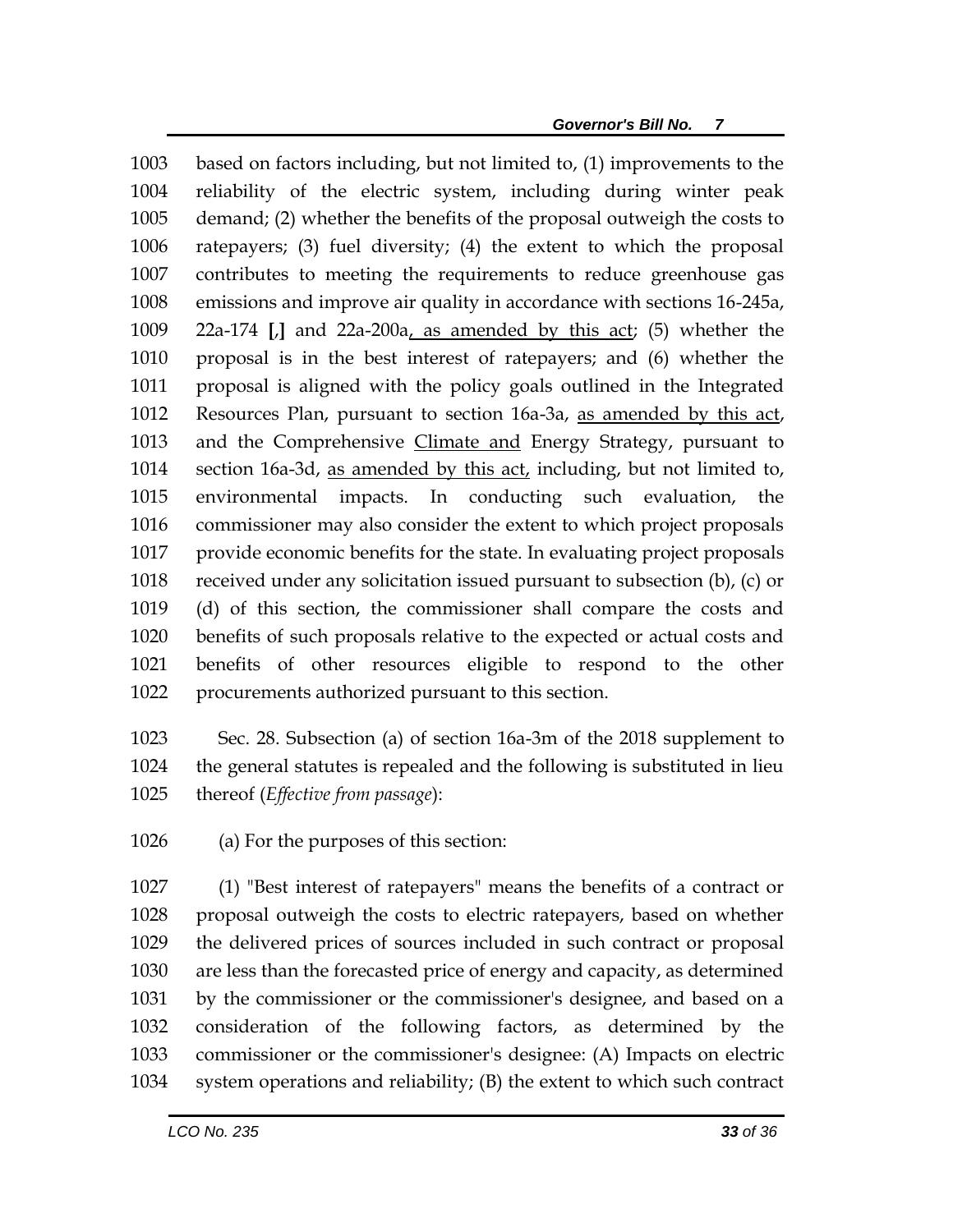or proposal will contribute to (i) the local sourcing requirement set by the regional independent system operator, as defined in section 16-1, and (ii) meeting the requirements to reduce greenhouse gas emissions and improve air quality in accordance with sections 16-245a, 22a-174 and 22a-200a, as amended by this act; (C) fuel diversity; and (D) whether the proposal is aligned with the policy goals outlined in the Integrated Resources Plan developed pursuant to section 16a-3a, as 1042 amended by this act, and the Comprehensive Climate and Energy Strategy developed pursuant to section 16a-3d, as amended by this act, including, but not limited to, environmental impacts; and

 (2) "Eligible nuclear power generating facility" means a nuclear power generating facility that is located in the control area of the regional independent system operator, as defined in section 16-1, and is licensed to operate through January 1, 2030, or later.

 Sec. 29. Subsections (b) and (c) of section 22a-200a of the general statutes are repealed and the following is substituted in lieu thereof (*Effective from passage*):

 (b) On or before January 1, 2010, and biannually thereafter, the state agencies that are members of the **[**Governor's Steering Committee**]** Connecticut Council on Climate Change shall submit a report to the Secretary of the Office of Policy and Management and the Commissioner of Energy and Environmental Protection. The report shall identify existing and proposed activities and improvements to the facilities of such agencies that are designed to meet state agency energy savings goals established by the Governor. The report shall also identify policies and regulations that could be adopted in the near future by such agencies to reduce greenhouse gas emissions in accordance with subsection (a) of this section.

 (c) Not later than January 1, 2012, and every three years thereafter, the Commissioner of Energy and Environmental Protection shall, in consultation with the Secretary of the Office of Policy and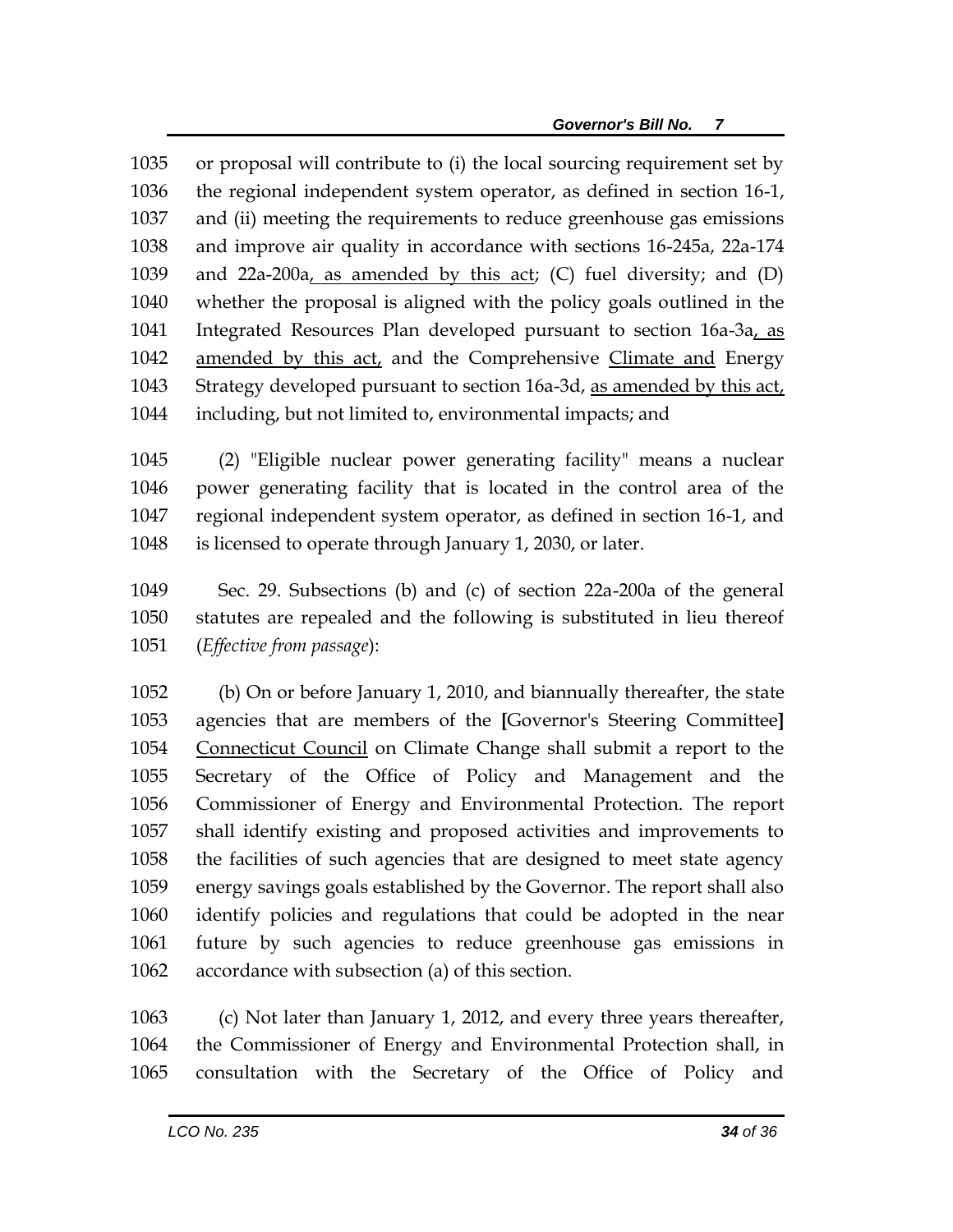Management and the **[**Governor's Steering Committee**]** Connecticut Council on Climate Change, report, in accordance with the provisions of section 11-4a, to the joint standing committees of the General Assembly having cognizance of matters relating to the environment, energy and transportation on the quantifiable emissions reductions achieved pursuant to subsection (a) of this section. The report shall include a schedule of proposed regulations, policies and strategies designed to achieve the limits of greenhouse gas emissions imposed by said subsection, an assessment of the latest scientific information and relevant data regarding global climate change and the status of greenhouse gas emission reduction efforts in other states and countries.

1078 Sec. 30. Section 22a-200e of the general statutes is repealed. (*Effective*  1079 *from passage*)

| This act shall take effect as follows and shall amend the following |              |                        |  |
|---------------------------------------------------------------------|--------------|------------------------|--|
| sections:                                                           |              |                        |  |
|                                                                     |              |                        |  |
| Section 1                                                           | from passage | $8-23(d)$              |  |
| Sec. 2                                                              | from passage | $16a-3a(a)$            |  |
| Sec. 3                                                              | from passage | $16a-3d$               |  |
| Sec. 4                                                              | from passage | 16a-3e                 |  |
| Sec. 5                                                              | from passage | $16a-27(h)$            |  |
| Sec. 6                                                              | from passage | $22a-92(a)$            |  |
| Sec. 7                                                              | from passage | $22a-93(7)$            |  |
| Sec. 8                                                              | from passage | 22a-93(19)             |  |
| Sec. 9                                                              | from passage | 22a-94                 |  |
| Sec. 10                                                             | from passage | $22a - 200a(a)$        |  |
| Sec. 11                                                             | from passage | $22a-478(a)$           |  |
| Sec. 12                                                             | from passage | 25-68b                 |  |
| Sec. 13                                                             | from passage | $25-68d(h)$            |  |
| Sec. 14                                                             | from passage | 25-680                 |  |
| Sec. 15                                                             | from passage | $28-5(g)$              |  |
| Sec. 16                                                             | from passage | New section            |  |
| Sec. 17                                                             | from passage | $16-2(m)$              |  |
| Sec. 18                                                             | from passage | 16-19 $e(b)$ and $(c)$ |  |
| Sec. 19                                                             | from passage | $16-19ff(a)$           |  |